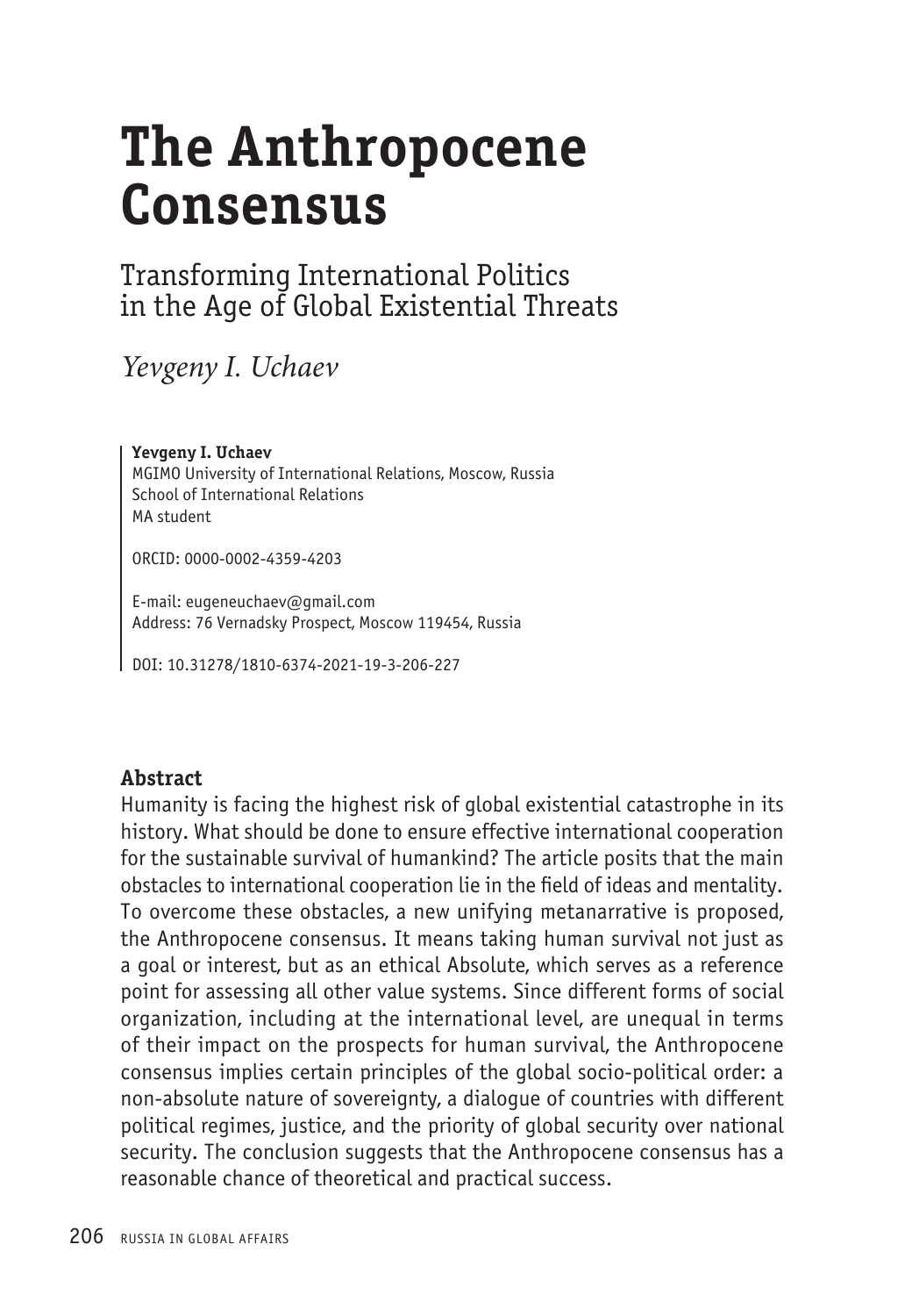*Keywords:* Anthropocene, ethics, existential risk, grand narratives, postmodernism, survival of humanity, values.

In 1947, the Bulletin of the Atomic Scientists launched the Doomsday Clock, a symbol showing how close humanity has come to a global disaster, according to the organization's experts. In 2020, the Bulletin announced that t n 1947, the Bulletin of the Atomic Scientists launched the Doomsday Clock, a symbol showing how close humanity has come to a global disaster, according to the organization's experts. moved to 100 seconds to midnight— the closest to an "Armageddon" in its history (Cramer, 2021). And back in 2006, the authors of the Stern Review on the Economics of Climate Change estimated the probability of human extinction in the 21st century at 9.5% (UK Treasury, 2006, p.47). Although both these estimates can be criticized for bias and alarmism, as well as for methodological problems, they are nevertheless indicative of one undeniable fact—since the middle of the 20th century, the level of existential risk $^1$  for humanity has increased significantly.

While earlier the threat of complete human extinction came only from supervolcano eruptions, the fall of large asteroids or other natural events—quite rare and therefore unlikely in the foreseeable future—in the second half of the last century anthropogenic existential threats were added to this list: a nuclear war first, then the catastrophic consequences of climate change, and now new risks associated with the development of emerging information and biotechnologies (Ord, 2020). As a result, today humanity is perhaps in the most vulnerable state in its entire history. Oxford philosopher Toby Ord has called this condition and the corresponding historical era "the Precipice," defining it as "the time where humanity is at high risk of destroying itself" (Ibid., p. 33).

There is one interesting coincidence worth noting. According to the growing academic consensus, simultaneously with "the Precipice" a new era has begun on the geochronological scale—the Anthropocene,

<sup>1</sup> *Terminological note:* the terms 'existential risk' and 'existential threat' are used interchangeably with regard to different sources of danger. If the probability of a catastrophe is also implied, only the term 'existential risk' is used. It should also be borne in mind that throughout the article risks/ threats to the whole of humanity, not local ones are meant (including when the word "global" is not used).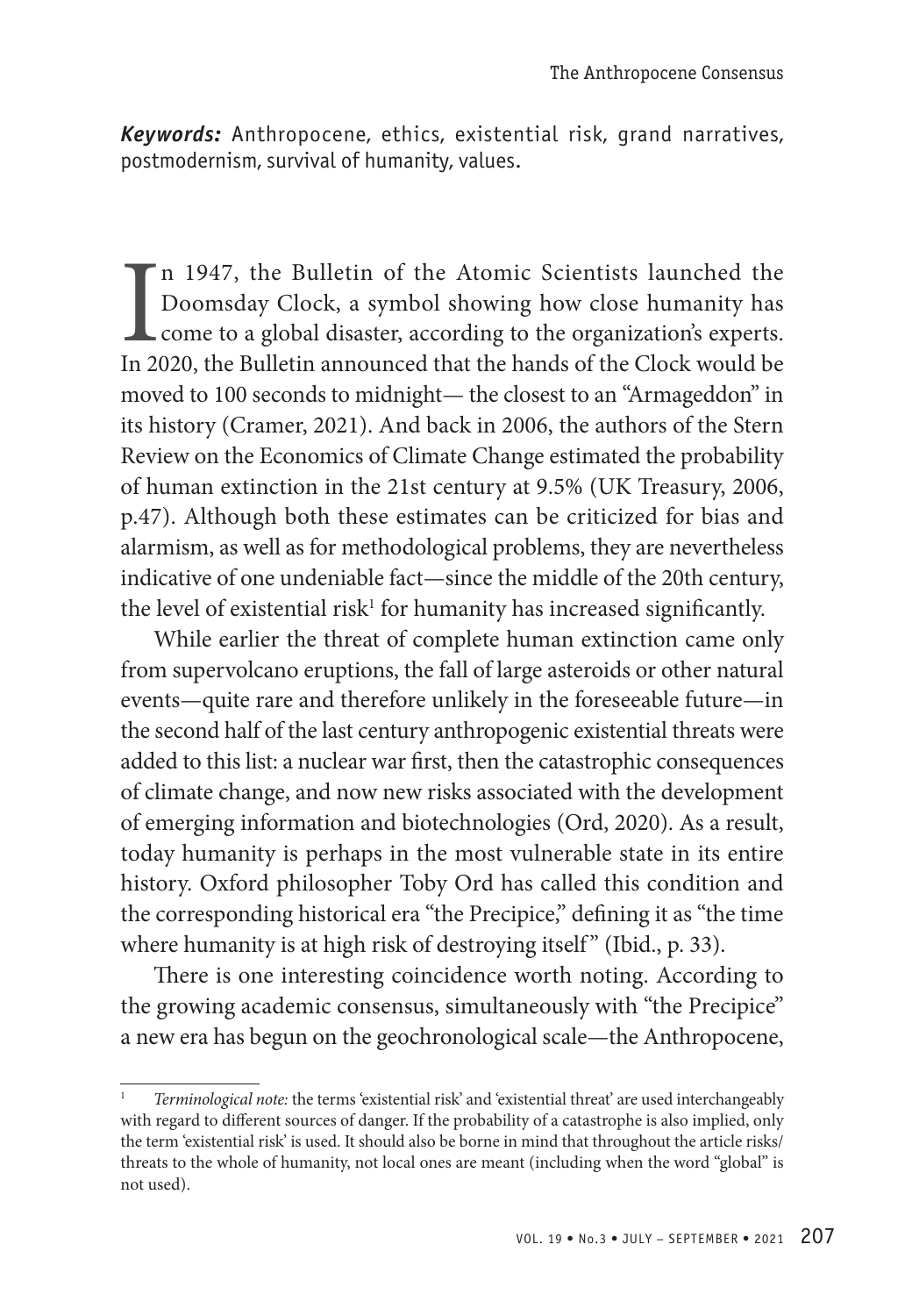in which humanity has become one of the main drivers of geological processes on Earth (Zalasiewicz et al., 2019). The middle of the 20th century is considered the most likely beginning of the Anthropocene since it coincides, first, with the start of nuclear tests causing an increased concentration of radionuclides in geological sediments, and, second, with the beginning of the so-called Great Acceleration, that is, a rapid economic and demographic growth in developing countries, which has caused a sharp increase in the consumption of natural resources and has intensified human impact on global natural processes (Ellis, 2018, pp. 52-74). But is the simultaneous start of the Anthropocene and "the Precipice" a mere coincidence?

Ord believes it is. "They might both officially start with the first atomic test, but this would be for very different reasons" (Ord, 2020, p. 33). However, it seems that there is a deep interconnection between existential risks (not necessarily anthropogenic) and the scale of people's influence on nature. Firstly, as Earth System Science studies indicate, the large-scale influence of people on geological and biological processes (the Anthropocene criterion) was one of the reasons for the increase in the level of existential risk (the Precipice criterion). For instance, according to the "planetary boundaries" concept, formulated by a group of scientists in 2009, due to the human influence nine key indicators of the state of the Earth System—the level of  $\mathrm{CO}_2$  in the atmosphere, the degree of biodiversity, ocean acidification, etc.—may exceed critical values, thus pushing the state of the Earth out of the "safe operating space," that is, favorable natural conditions in which humanity has been living for the last ten thousand years (Rockström et al., 2009).

Secondly, the growth of technological potential, which creates the risk of self-destruction by the human race (the Precipice criterion), also adds to a large-scale influence on nature (the Anthropocene criterion). Importantly, this influence can be used, among other things, to prevent natural existential threats. Perhaps the most vivid example is rocket technology, which can not only condemn humanity to a nuclear Armageddon, but also protect it from asteroids.

So, the interconnection described above can be summarized as follows: if "the Precipice" is a period characterized by a high level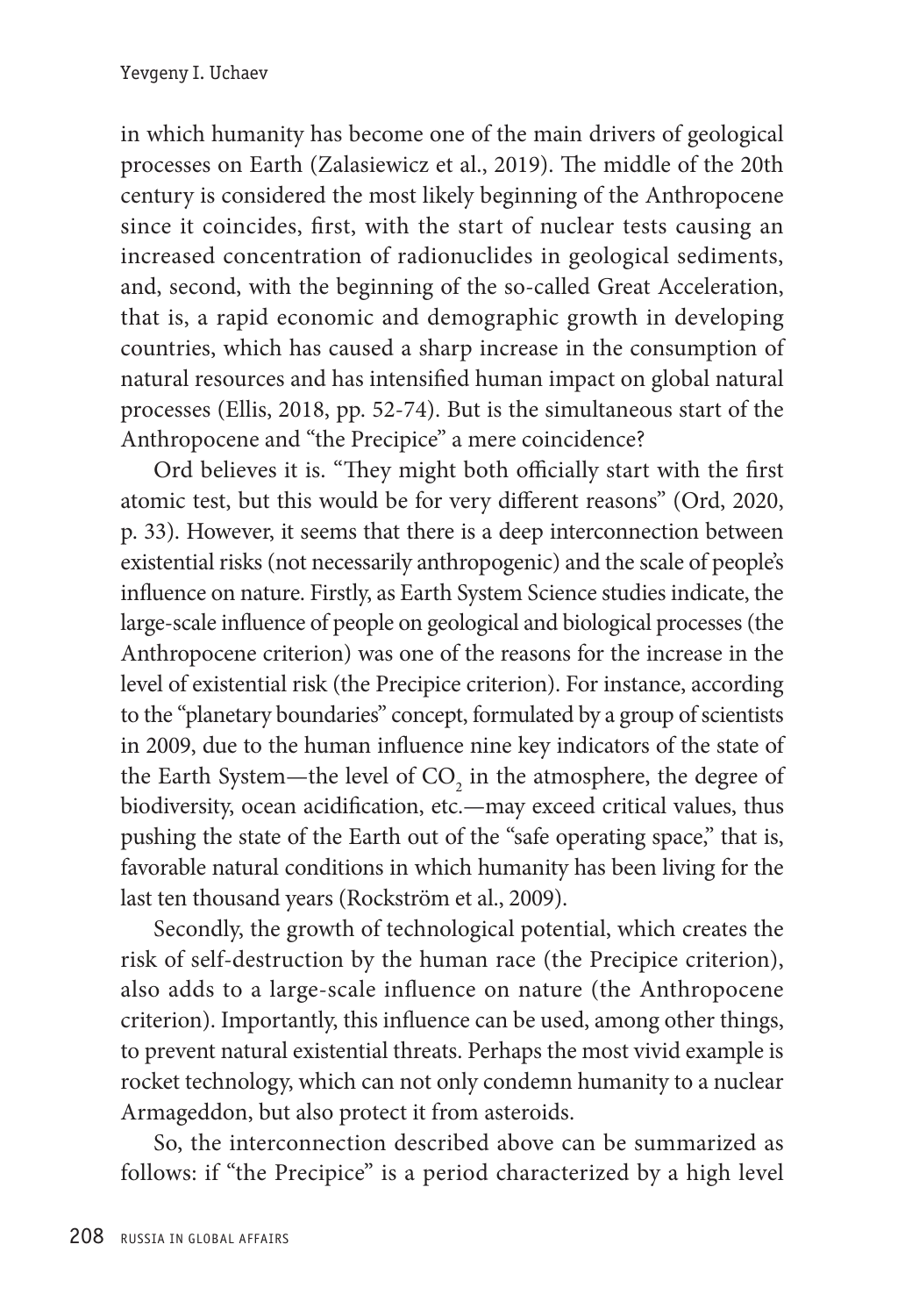of existential risk, then the Anthropocene is an era when humanity acquires the ability to significantly influence the level of existential risk to its existence (by both increasing and reducing it). Times of increased existential risk, similar to "the Precipice," probably happened before too, for example, some seventy thousand years ago, when, according to some estimates, the eruption of the Toba Supervolcano in Indonesia put humanity on the verge of extinction, causing its population to shrink by 96 percent from approx. 100,000 to 4,000 (Global Challenges Foundation, 2016). But while in the past the survival of humankind depended almost completely on a happy turn of events, *now, in the Anthropocene era, much (albeit not all) depends on our choices and actions.* What should our choices be? This article is an attempt to outline the answer to this question. The first two sections identify the major challenges and obstacles to the effective fight against global existential threats, section three proposes a possible solution and section four tries to assess its plausibility.

# **Addressing global existential threats**

Most studies of existential risk have a standard logic: the fight against existential threats is a global public good, which raises the problems of free riding and coordination among independent actors. Moreover, it is a transgenerational public good, and the groups most interested in providing it (future generations) simply do not have the opportunity to influence the decisions adopted today. Finally, some forms of cognitive bias, such as accessibility heuristics and scope neglect, prevent people from fully realizing the extent and urgency of existential threats (Bostrom, 2013, pp. 26-27; Global Priorities Project, 2017, pp. 11-12).

However, such rationalist explanations (albeit implying only limited rationality as indicated by the reference to cognitive bias) in this case seem obviously insufficient. Global existential risks are, by definition, a threat to the very existence of each actor without exception. Therefore, their reduction should be clearly recognized by all states and non-state actors as an unquestionable common interest. John Herz wrote about this back in 1957 as he pondered over the influence of nuclear weapons on international relations: "Now that destruction threatens everybody,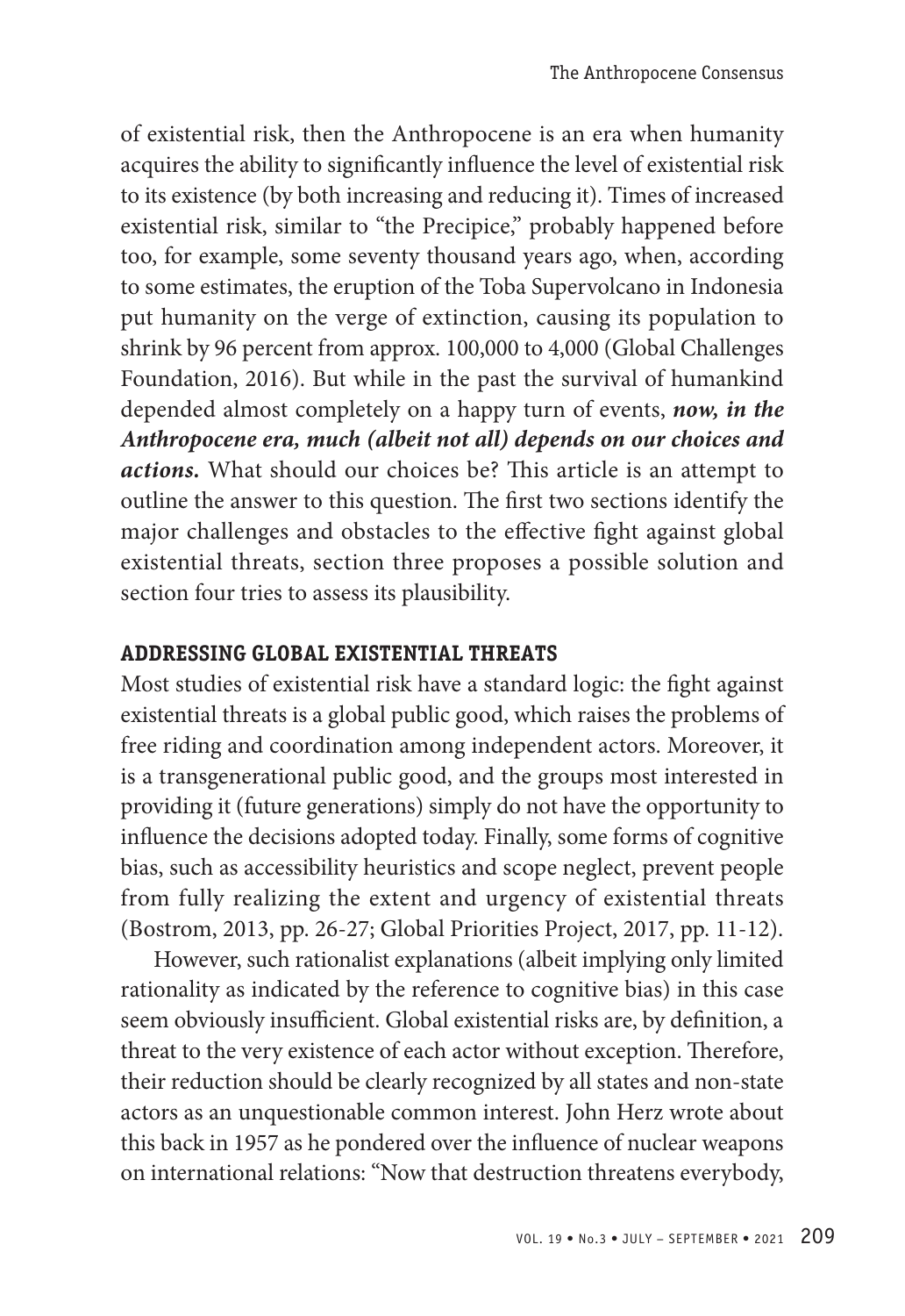in every one of his most intimate, personal interests, national interests are bound to recede behind—or at least compete with—the common interest of all mankind in sheer survival" (Herz, 1957, p. 492).

In part, this has happened: the nuclear factor has changed the nature of great-power relations significantly (Jervis, 1989), and the prevention of nuclear war has become a special, exceptional priority in relations between the USSR/Russia and the United States. At the same time, changes do not look irreversible even in the nuclear realm, since attempts to ensure nuclear security unilaterally are quite regular: one can recall both Reagan's first term with his SDI program and the Trump administration's recent attempts to undermine arms control regimes. As for other areas associated with high existential risk, such as climate change or biosecurity, sustainable and sufficient international cooperation is still nowhere in sight. What is the reason for this?

It seems that the main reasons lie not in the field of material interests and pragmatic considerations, but in the field of ideas, culture, and mentality.

Firstly, there are no universal values in a materially global and interdependent world. So it is the ideological and value heterogeneity of the leading world players that is the main obstacle to cooperation and the source of conflict (Safranchuk, 2020; Safranchuk and Lukyanov, 2021). The latest conceptual documents adopted in Russia and the United States clearly reflect this heterogeneity. The Biden administration's Interim National Security Strategic Guidance gives priority to protecting and promoting "the democratic values at the heart of the American way of life" (Interim National..., 2021, p. 9), and the new National Security Strategy of the Russian Federation pays special attention to "protecting traditional Russian spiritual and moral values" from attempts to "westernize" and erode them (RF National Strategy, 2021, pp. 34-38).

Secondly, it is indeed very difficult for modern people to grasp the existential nature of some global threats (and this is not a truism as it may seem at first glance). The fact is that *modernity is an era of indefinite temporality* (Foucault, 2009/2004, pp. 259-260; Habermas, 1987/1985, pp. 5-11), and, therefore, the possibility of the "end of times"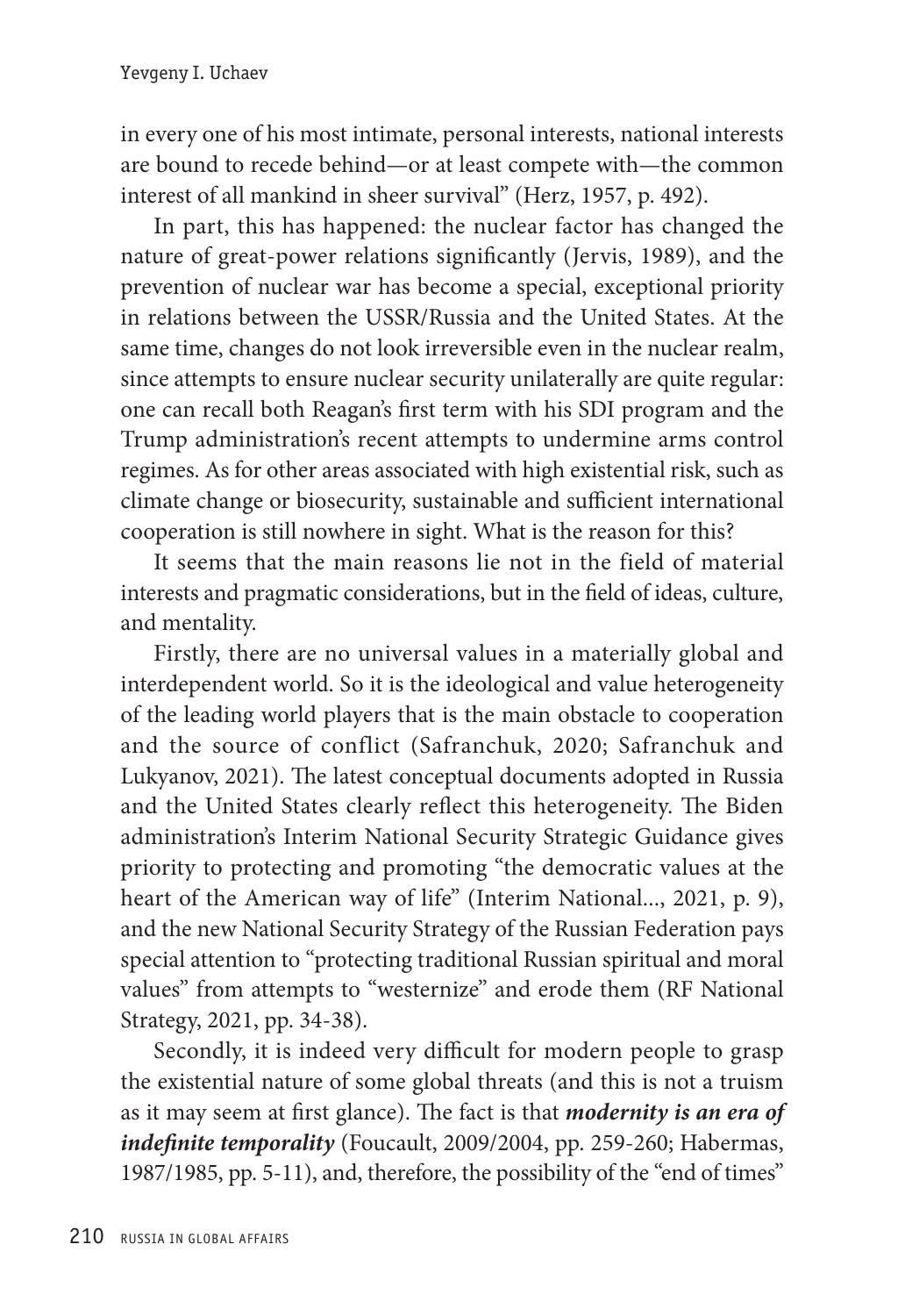as a result of an existential catastrophe is somewhat "unthinkable" for modern people, since it goes against one of the fundamental principles of their worldview (Latour, 2017, p.194-199). This fact explains not only the individual, but also the social neglect of existential risks, since the same basic assumption about the infinity of time underlies the logic of all key present-day institutions, including the modern (Westphalian) state (Foucault, op.cit.; Hamilton, 2018) and capitalism (Sewell, 2008, pp. 519-527). For these institutions, recognizing the finite temporality implied by global existential threats would mean questioning their own *raison d'être*. 2

The above arguments thus show that *changes at the level of ideas and mentality are essential to effectively counter global existential threats.* Humanity needs a unifying idea that would clearly and unambiguously establish finite temporality.

# **SEARCH FOR A UNIFYING IDEA**

Formulating such a unifying worldview system is not an easy task, because the "big ideas" that various actors and political forces advance today have exhausted their potential for expansion. This is true of both "democratic and human rights consensus" Biden is seeking to revive, and the "sovereign-traditionalist consensus" Russia is trying to propose as an alternative.

In a situation where Eastern European countries, with the approval of a large part of their population, are moving further away from the accepted standards of liberal democracy, a personalist regime, whose legitimacy is based on socioeconomic achievements (BBC, 2021), is consolidating in China (Gabuev and Denisov, 2019), and young people in Western countries are experiencing record high levels of disillusionment with democracy (FT, 2020), the Biden administration's attempts to "renew democracy" (Blinken, 2021) are inevitably doomed to no more than limited success. A hypothetical "Summit

<sup>2</sup> This becomes clear if we consider the similarities between the Westphalian system and the capitalist market economy: both systems are based on the existence of multiple competing actors. Competition logic forces actors to prioritize short-term goals, and such prioritization can be justified at the normative, value level only if the reproduction of the entire system is assumed to be unconditional and endless, which eliminates the need for long-term planning.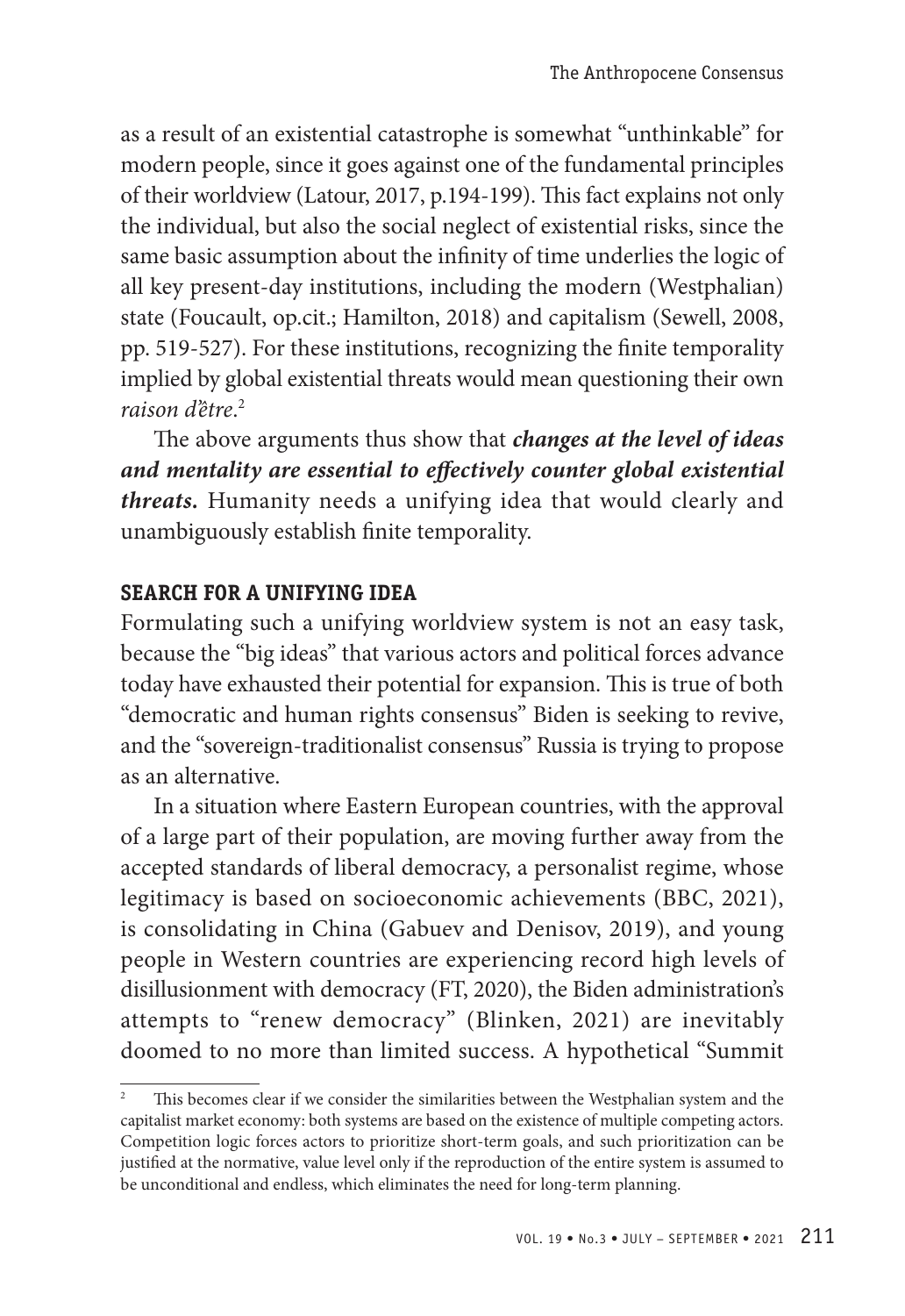for Democracy," should it take place, will only make the dividing lines more visible, instead of uniting humanity.

The Russian counter-narrative, which is being articulated by both experts (Karaganov et al., 2020; Karaganov, 2020) and official documents (RF National Strategy, 2021), most consistently singles out two elements: the protection of sovereignty and the preservation of traditional values, in practice often reduced to family values. The problem is that the "do not meddle in our internal affairs" message simply challenges international hegemony, but does not have any positive content of its own, which automatically limits its unifying potential. Moreover, the lack of universality of the Russian family agenda is clearly demonstrated by the case of South Africa which has officially allowed polygamy and is now considering the legalization of polyandry (Fihlani, 2021). In fact, family traditions are too diverse to be a genuine unifying factor.

In such a situation, when constructing "big ideas" it would be wrong to appeal to a certain "normalcy," as Sergei Karaganov (2020) does, or to call for a return to something old. Everything that is old is in question (at least for some people), it cannot justify its own value and cannot become the starting point in building a desired universal consensus. Essentially, this reflects the condition of postmodernity, in which, according to Lyotard, "any consensus <... > must be local" (Lyotard, 1984, p. 66). Therefore, *the search for a new unifying idea is largely tantamount to the question of how to overcome postmodernity.* But in order to get out of postmodernity—a state of social reality characterized by the inherent multiplicity of value systems and semantic hierarchies (Ibid)—it is necessary to first overcome postmodernism, which is the dominant mentality that legitimizes this social reality today. I say legitimizes because postmodernism criticizes any "big idea" (metanarrative) for building a hierarchy, suppressing alternative meanings and interpretations, and ultimately turning into an instrument of power and oppression (Duignan, 2020).

It seems that the main weakness of such postmodernism is its dependence on a dubious ontological position, according to which there is no single objective reality. If such reality exists, then there is also a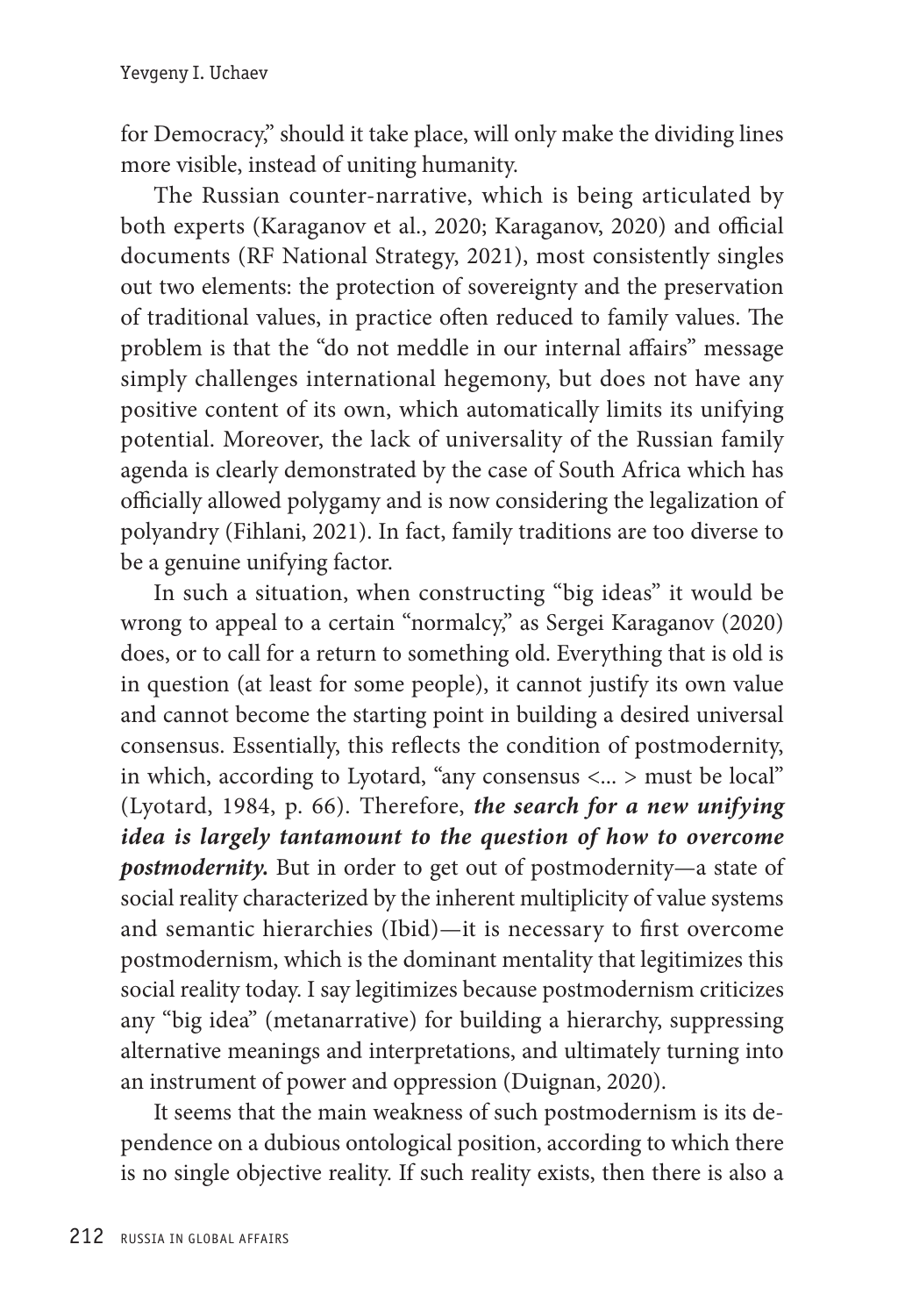hierarchy of knowledge that serves as a legitimate basis for authority (which should not always be equated to oppression). Language and social structures can be considered a "game" with arbitrarily set of rules only if you forget that they exist within an external—natural and technological—reality, which is at least partially autonomous from linguistic and social facts. So, when the onset of the Anthropocene reminds us that the history of human societies is not autonomous but integrated with the history of the Earth (Chakrabarty, 2009), it suddenly turns out that "grand narratives are dead, until now" (Hamilton, 2017, p.76).

Furthermore, the ultimate, most radical and undeniable evidence that objective reality, external to the individual or society, exists is death (individual) and extinction (collective). It is this fundamental thought that is expressed by Umberto Eco's seemingly joking remark: "There must be a way in which things are or behave—and the evidence is not only that all men are mortal, but also that if I try to pass through a wall, I break my nose. Death and that wall are the only form of Absolute about which we can be in no doubt" (Eco, 2012/2011, p. 43).

Postmodernity is the extreme degree of indefinite temporality or maybe even the complete "end of temporality" (Jameson, 2003). This is an era that does not even consider the possibility that objective reality can suddenly put an end to its language and social games. *Once the possibility of an existential catastrophe is recognized, postmodernism loses any conceptual foundation,* thereby opening the intellectual way to overcoming the post-modern era.

#### **human survival as a fundamental value**

It may seem that the argument has come full circle: we started with existential risks, and we have come back to them. But in fact, considerable analytical work has been done thanks to which existential risks have become not only a problem, but also a solution, or, more precisely, the beginning of a solution. The threat of a global existential catastrophe is a fact of reality, whose correct understanding can provide the basis for a new idea capable of uniting humanity.

The preservation of humanity is an imperative with high unifying potential. Few people will deny the importance of this task. Toby Ord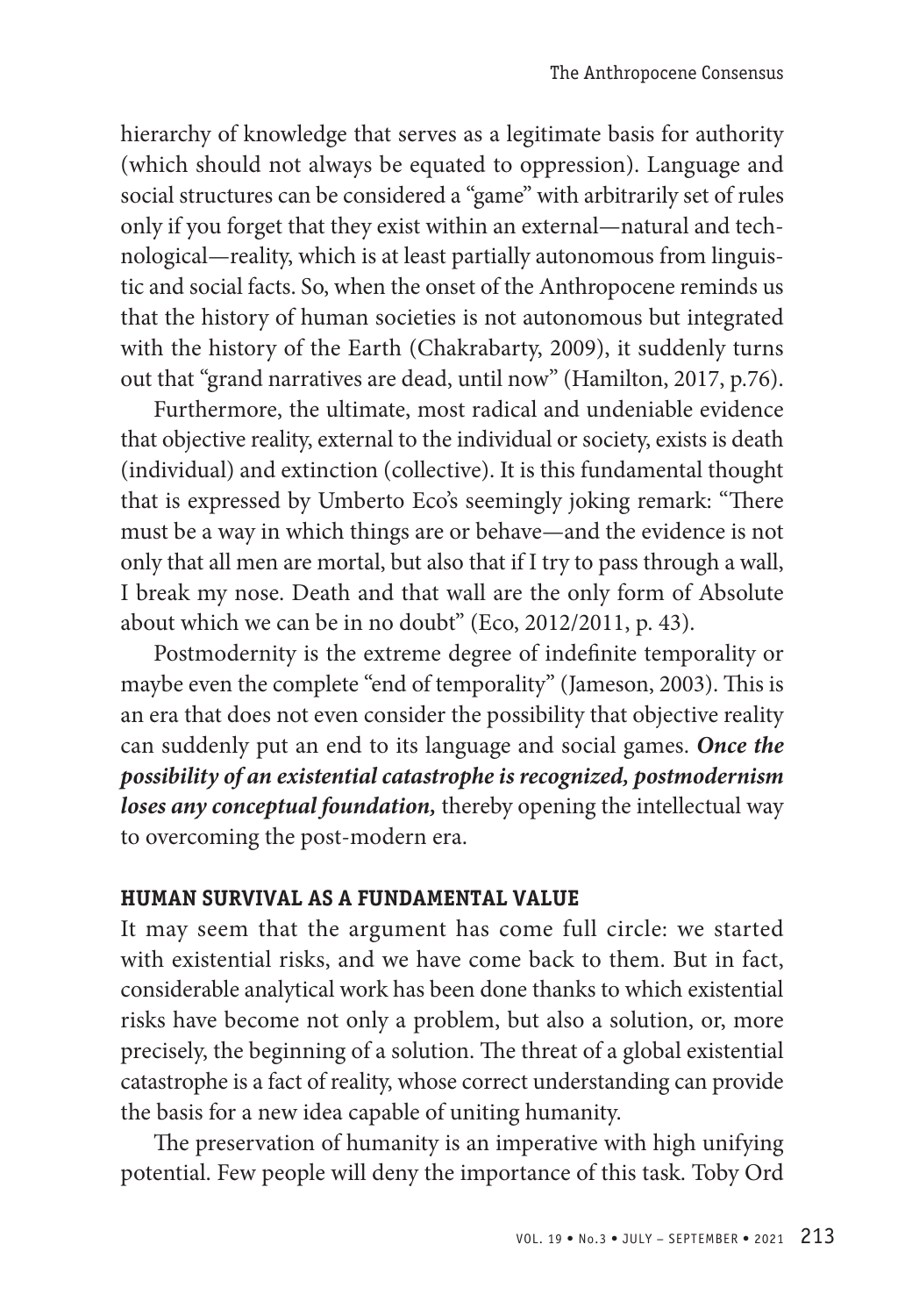convincingly shows that arguments emphasizing the importance of human survival can be found in a variety of moral traditions (Ord, 2020, pp. 42-57). However, the drawback of most current discussions about existential risks is that they regard the survival of humankind as an important value among other values. This is evident, for example, when Ord urges "to establish the pivotal importation of safeguarding humanity, and to place this around the pantheon of causes to which the world devotes substantive attitude and resources. Exactly how substantial remains an open question, but it clearly deserves far more focus than it has received so far" (Ord, 2020, p. 63). Here, survival is an important (perhaps the most important) priority, but still one of many priorities, which makes it possible to ask how much resources and attention can be diverted from other goals for the sake of survival.

This approach, in my opinion, overlooks the key point: the survival of humanity is not just an important value; it is a fundamental value that hierarchically subordinates all others to itself. In other words, *the survival of humankind is an ethical Absolute.* In this case, the question of resource distribution between survival and other goals is simply meaningless because survival is a reference point for assessing all other purposes and values.

Declaring the survival of humanity an absolute value (that is, in fact, the starting point of ethics) is undoubtedly a radical step that can raise objections. Its full philosophical justification would require a separate article, so here I will give only one argument, which is not final evidence but shows the plausibility of the idea. The survival of humankind is a prerequisite for the realization of all other values, be it freedom, justice, the preservation of traditions, order, equality, human rights, the family, etc. Therefore, this is the only value, the elevation of which to the status of an Absolute can be convincingly and consistently justified: the absolutization of freedom can always be challenged with an appeal to justice, of justice, with an appeal to order, and so on. The absolutization of human survival cannot be disproved in this way, because if people do not survive, there simply will be nothing else. And in a postmodern world, where all old values are in question and relativized, it is the realization of the imperative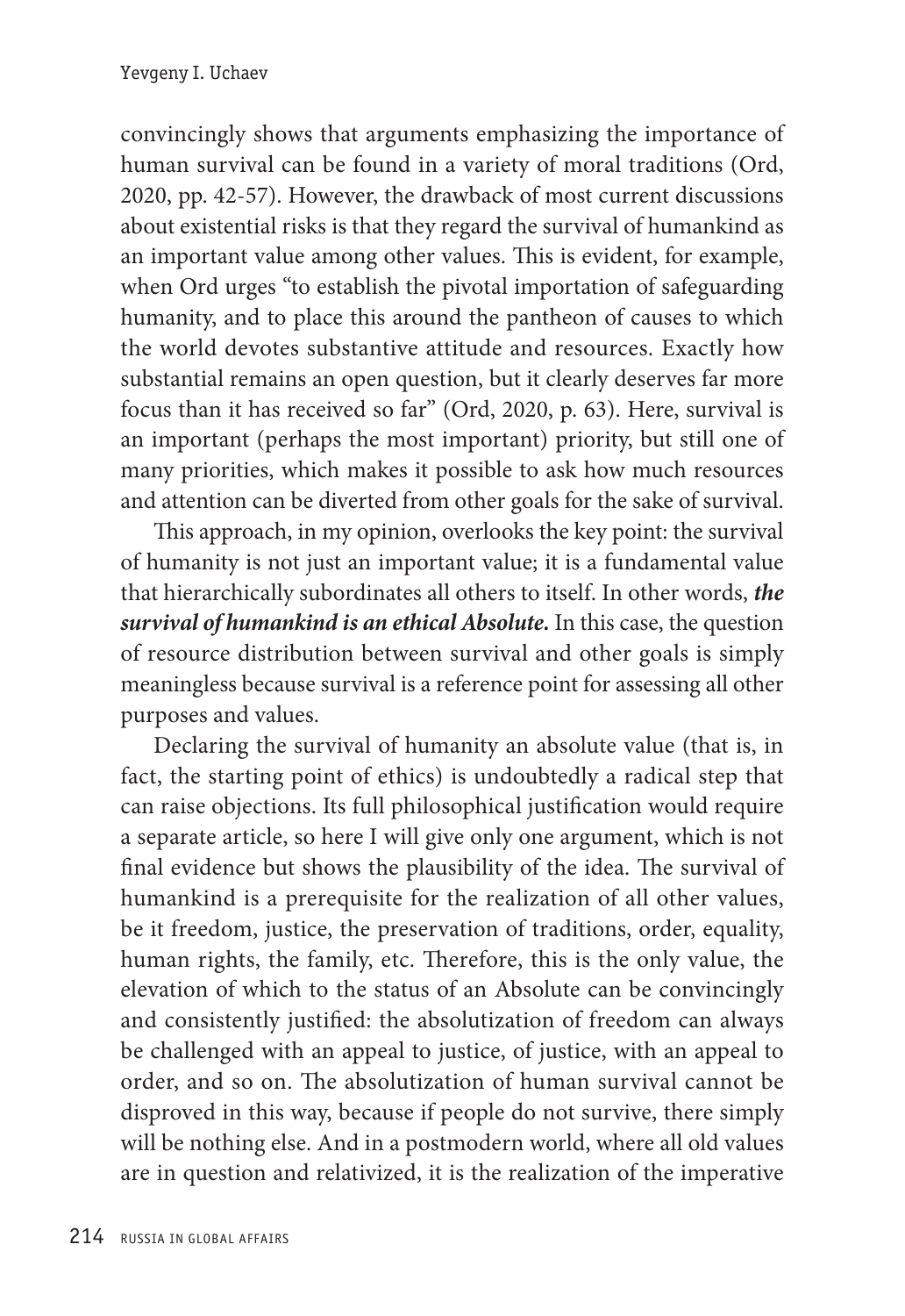of human survival as an Absolute that can become the starting point in building a new global consensus.

I suggest calling it the *"Anthropocene consensus."* Only in the Anthropocene era can the survival of humankind finally be fully acknowledged as an absolute value and developed into a full-scale "big idea." This prompts an analogy with the fall of man: a full understanding of good and its free choice are possible only after both good and evil have been experienced. "…the question of how to live with the Earth could ultimately be resolved only after we had developed the power to destroy life on it" (Hamilton, 2017, pp. 124-125). Earlier, until the second half of the 20th century, people, no matter what they did, had too little influence on the level of existential risk to their own existence: under such conditions, it was almost impossible to derive any practical recommendations from the imperative of human survival. However, with the advent of the Anthropocene era, it has become obvious that human actions, no matter how local and insignificant, have consequences for the survival of humankind. Moreover, *this applies to value systems and forms of social organization: they are unequal in terms of their impact on the prospects for the survival of the human race and can be assessed accordingly.* As a result, the responsibility of humankind for its own survival has now become a fully meaningful and tangible concept.

What does the "Anthropocene consensus" imply in practice? A detailed comparative study of different values and socio-political systems in terms of their impact on the prospects for human survival requires separate extensive research, so the rest of this section should be viewed rather as a preliminary outline for the analysis of the problem.

*Firstly,* the Anthropocene consensus implies identifying immediate, most urgent existential threats and taking action to prevent them. A rough list of threats was given at the beginning of this article. So, here I will highlight one important conceptual point: existential risks (as well as ways of reducing them) should be considered in their entirety and interconnection, because an isolated analysis of each threat separately can lead to incorrect conclusions. For instance, rejection of advanced technology could seem the right strategy to avoid anthropogenic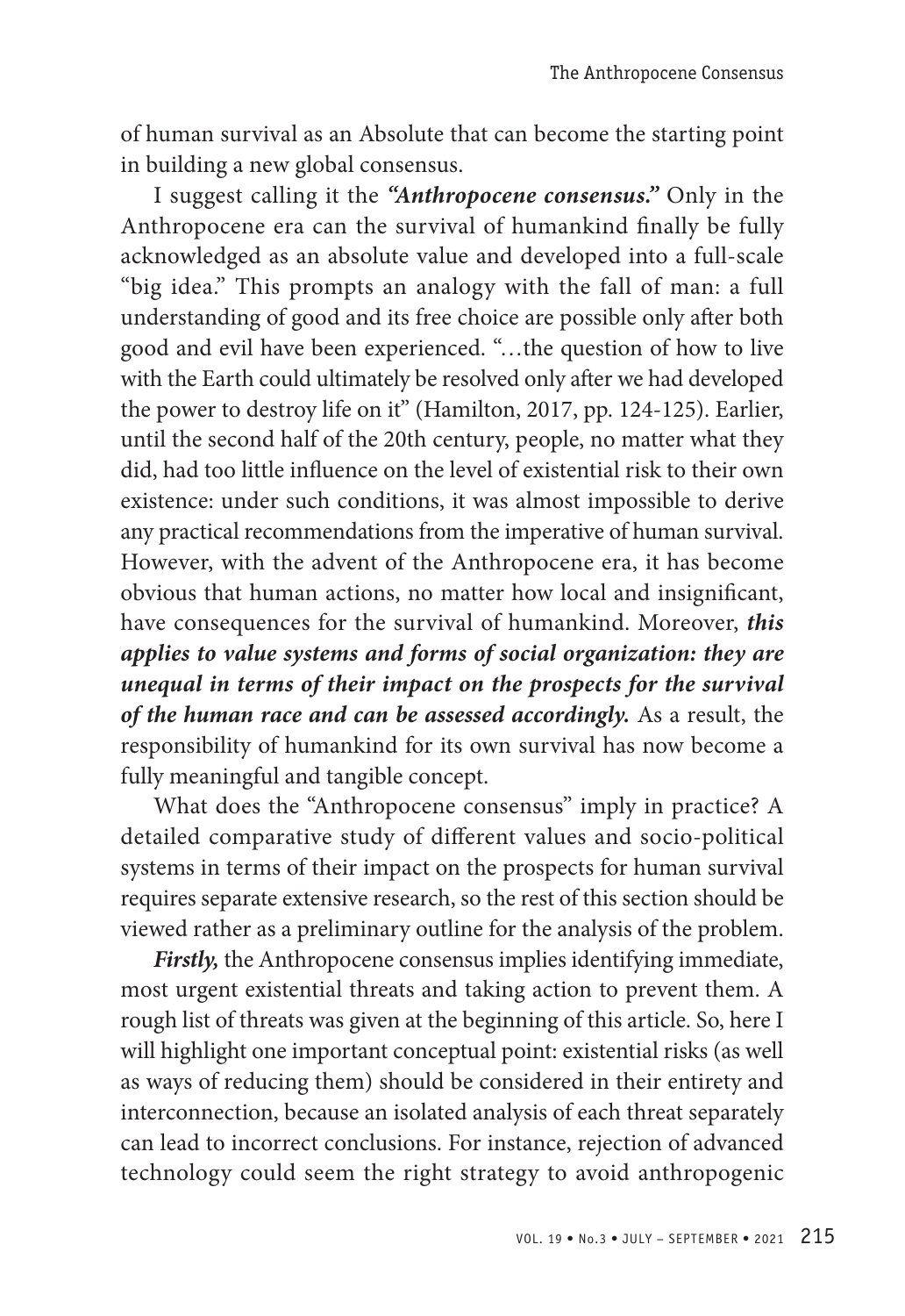existential risks, but taking into account natural risks, the need for a high level of technological development becomes obvious. Similarly, human activities in space should also be considered in the broadest possible context: if you evaluate space activities in isolation, they appear as a necessary and urgent measure to increase the resilience of humankind in the event of a global disaster on Earth. However, taking into account the entire range of consequences, this may be a senseless undertaking for the time being, as it will only divert much-needed resources and attention from other problems, and still will not yet be able to create stable and self-sustaining colonies (Deudney, 2020; Ord, 2020, p. 394).

*Secondly,* in light of the Anthropocene consensus, sovereignty appears as an important, but not absolute, principle of the international political order. A sovereign nation-state remains the main source of identity for many people around the world, and for this reason it is impossible to imagine the principle of sovereignty abandoned in the foreseeable future. However, as in the case of human relations in society, a state's sovereign freedom is limited by responsibility: *when you bear part of the responsibility for universal survival, the interest of others in your internal affairs is quite legitimate.* The key task is to find such forms of expressing this interest that would privilege dialogue and strictly limit the use of force. Here it may be extremely appropriate to further develop the half-forgotten concept of "sovereignty as responsibility," applying it not only (and not so much) to armed interventions, but to a wider range of issues.

The domestic political structure of the state also has to be recognized as a legitimate subject of external concern in an era of global existential threats. At the same time, the Anthropocene consensus allows, at least theoretically, for different political regimes, depending on specific historical circumstances. For instance, conceptual arguments are possible both in favor of democracy and in favor of authoritarianism: A) abrupt external changes require autocratic methods of governance, because democracy is better suited for maintaining the status quo and adapts too slowly (Koktysh, 2019, pp. 141-142); B) the bigger, the more complex and diverse the society, the less effective the authoritarian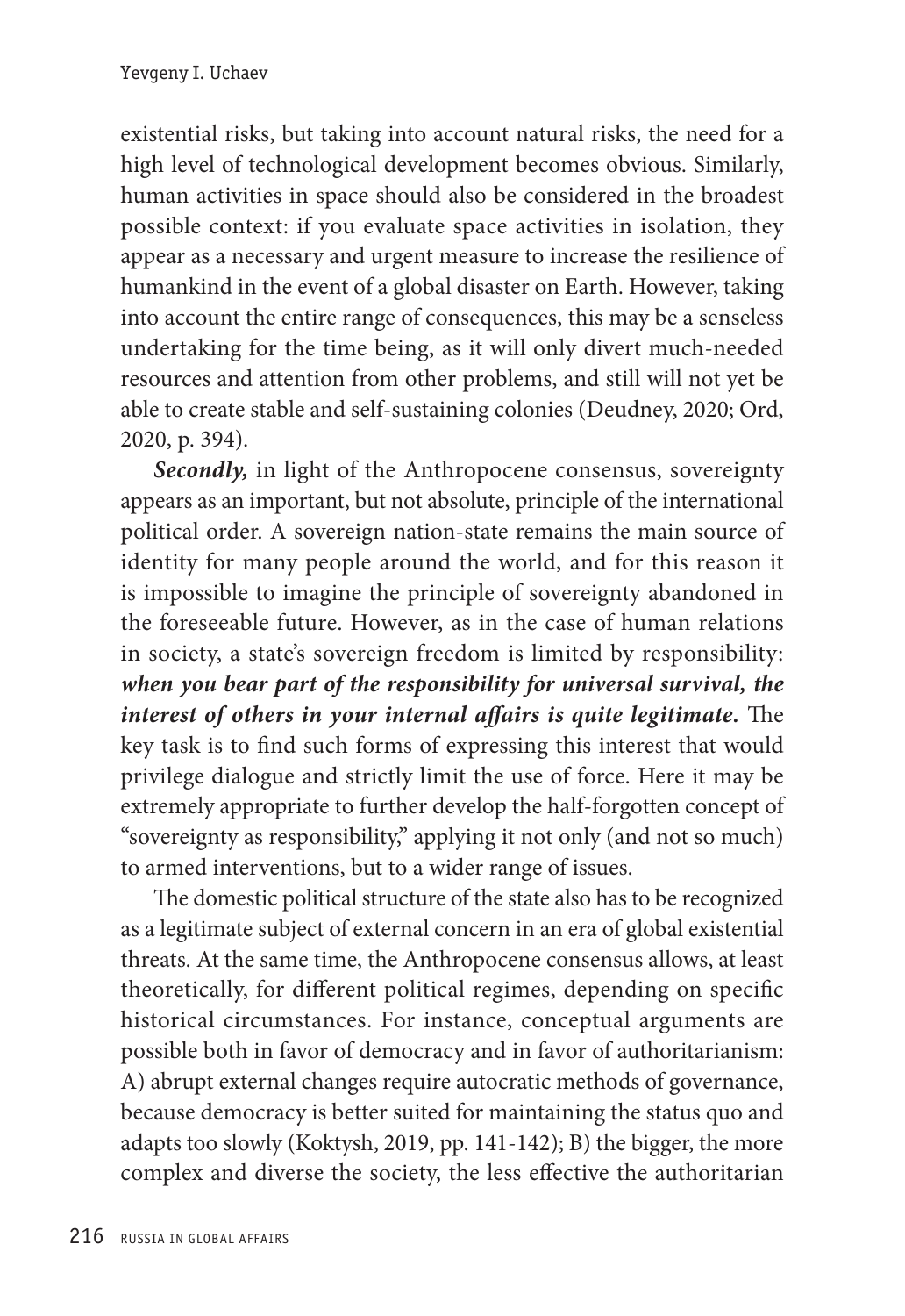political model is, as it blocks feedback channels and reduces the effectiveness of social learning (Marshall and Elzinga-Marshall, 2017, pp. 7-8). What is important is that the Anthropocene consensus shows that no political regime can justifiably claim to be of absolute value, which creates room for conducting dialogue and overcoming irreconcilable confrontation.

*Thirdly,* as Robert Cox noted, in order to be able to survive, the world order must be just (Cox, 2008). High levels of inequality, both global and national, increase the likelihood of social crises and conflicts, and deprive humanity of a large share of human potential needed for averting existential threats (Stiglitz, 2012).

*Fourthly,* and finally, the Anthropocene consensus makes one think again about the relationship between global and national dimensions of security. For many large social groups, especially large states, the most likely extinction scenario today is a global catastrophe, not some isolated national collapse. This raises serious questions about the discourse of great-power competition, which is regaining popularity once again, since the "security" which it promises (protection from external aggression by other states) may turn into absolute vulnerability in the face of global threats of the Anthropocene era.

## **UTOPIA AND REALITY**

When presenting a new big idea we cannot overlook the question of how realistic it is. Is it reasonable to expect the Anthropocene consensus to succeed?

If we talk about the success of the idea itself, then it seems that the chances of the Anthropocene consensus to gain recognition and traction among intellectual circles are fairly high. It is quite in line with the intellectual zeitgeist: the topic of existential risks and human survival has recently gained popularity in various fields of knowledge: from natural sciences (for example, the aforementioned concept of planetary boundaries) to international relations (Sears, 2021). Earlier works on global survival written in the 1980s-1990s, for example, by Jonathan Schell (1982) and John Herz (2003) are getting a new lease on life (van Munster and Sylvest, 2021; Stevens, 2018). Some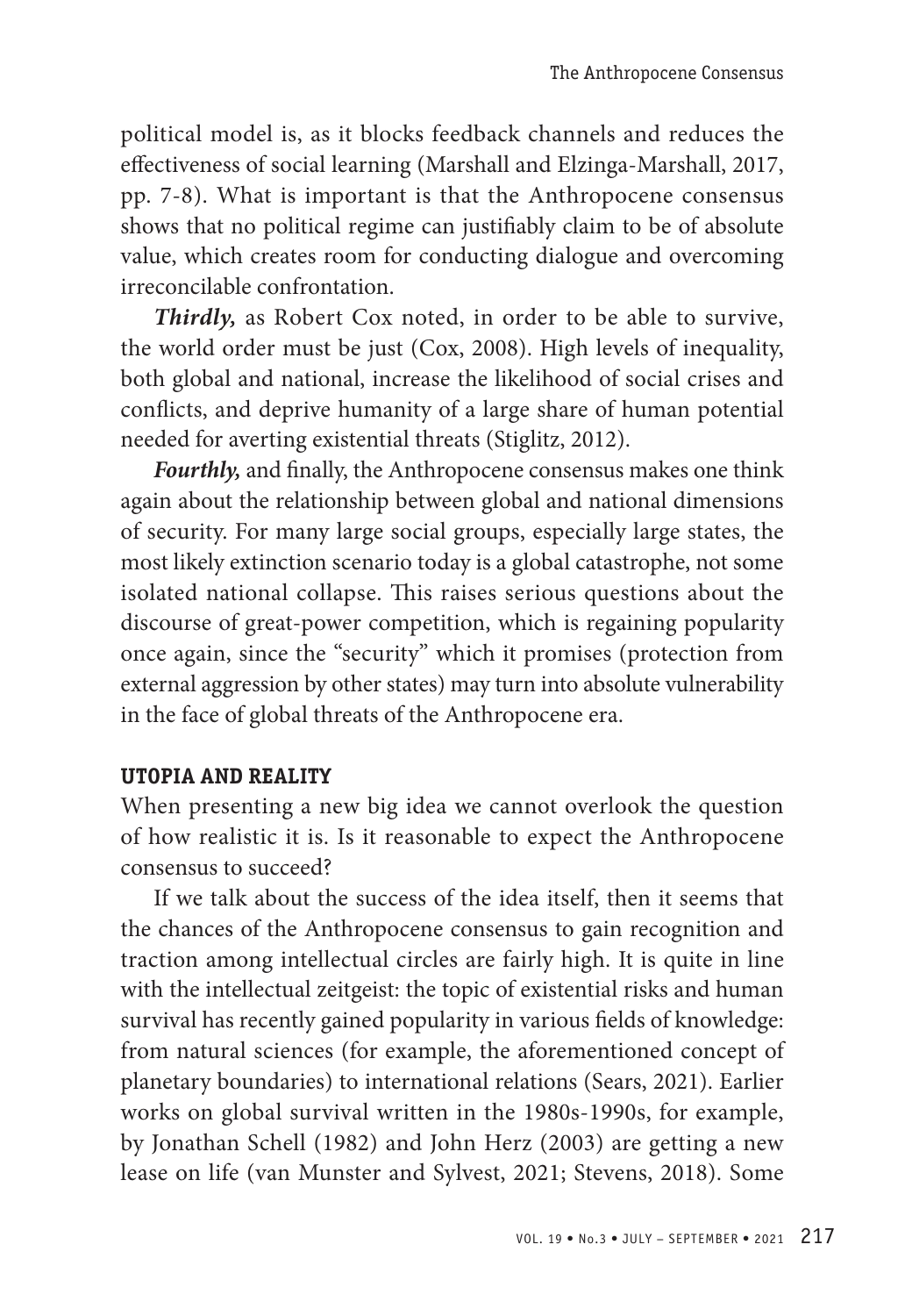narrower areas of research, for example, nuclear ethics (Doyle, 2020) and Earth System Governance (Biermann, 2014) also deal with the same issue. Anthropocene studies, on the one hand, and existential risk studies, on the other, emerge as holistic interdisciplinary (or even post-disciplinary) research fields, as evidenced by the emergence of specialized journals (*The Anthropocene Review*) and research centers (Future of Humanity Institute, Centre for the Study of Existential Risk). Human survival and the threat of existential catastrophe increasingly become a subject of reflection in moral philosophy (Parfit, 1984; Jonas, 1984/1979: Leslie, 1996) and political theology (Keller, 2018).

*Finally*, going beyond the "spirit of the time," it would be worth noting that some of the Anthropocene consensus ideas were foreseen by earlier thinkers. In Russia, Vladimir Vernadsky stands out for his theory of the biosphere which largely laid the foundation of Earth System Science and, therefore, of the understanding of the Anthropocene that developed within it (Steffen et al., 2020). If the aforementioned analogy between the onset of the Anthropocene and the fall of man is to be taken seriously, then parallels with the Christian theological tradition also become obvious, in particular, between the imperative of human survival and the idea of theosis (deification) elaborated by the Eastern Fathers of the Church (Averintsev, 2006).

The proposed Anthropocene consensus intersects with all of the above intellectual trends, thus becoming "discursively recognizable" for each of them. At the same time, it goes further and claims *not only to incorporate elements from individual areas of research, but to synthesize these areas into one whole, thereby creating a single, hierarchically structured intellectual and practical paradigm.* This can be achieved precisely by postulating the survival of humanity as an ethical Absolute, the point of assembly where all other ideas converge and from which they all emanate.

Moreover, there is real demand for such a universal idea. Now that "the general narrative of global development and of the model of the future is lost but still needed if not by all people on Earth, then at least by a sizeable majority" (Bystritsky, 2021), and there is a sense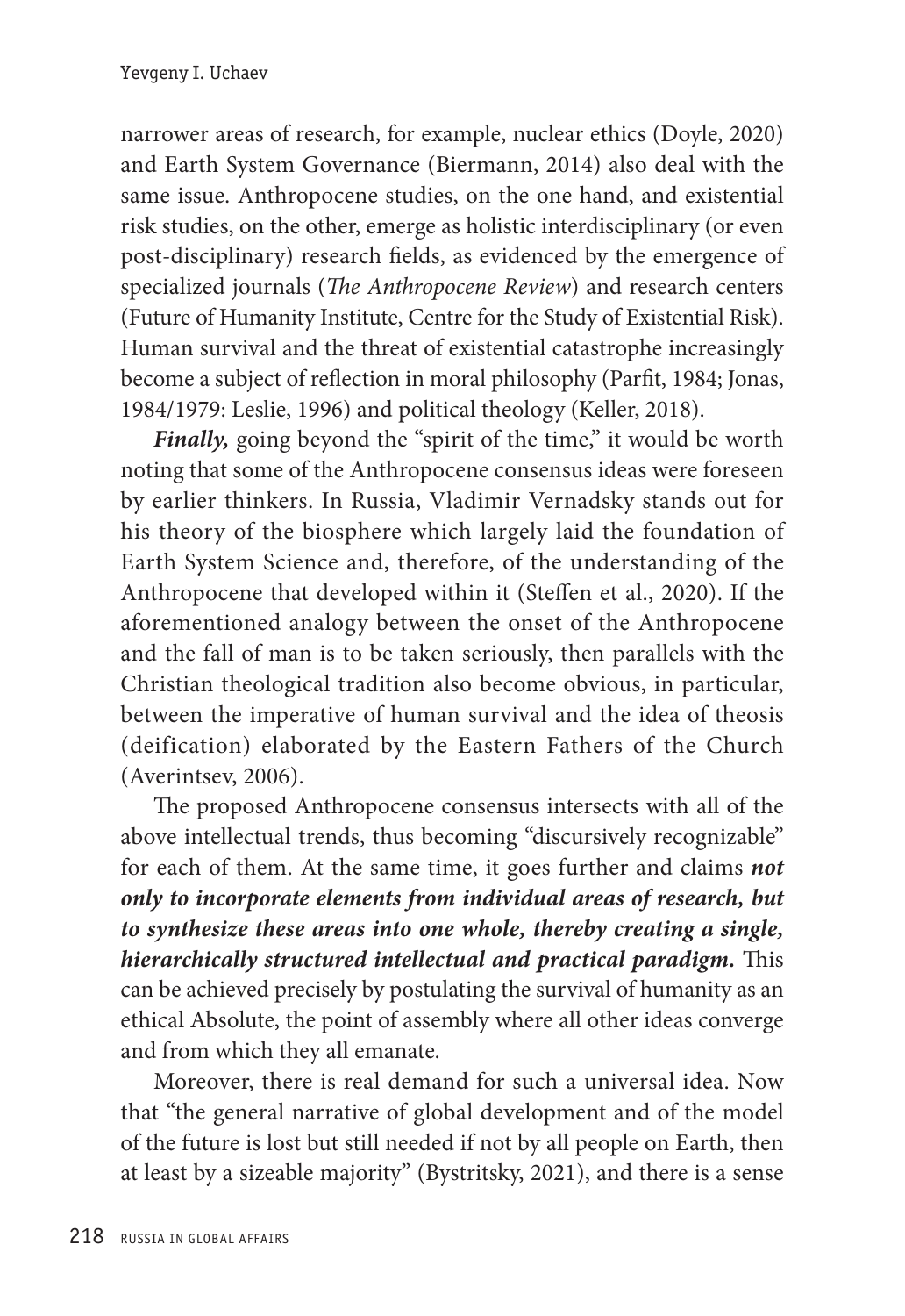of "moral inadequacy of existing political models" (Barabanov et al., 2020, p. 11), the demand for a new metanarrative emerges naturally. In Russia, the discussion about the "big idea" for the country in general and its foreign policy in particular, that took place over the past year (Karaganov et al., 2020; SVOP, 2020), indicates that such demand exists at least among the intellectual circles.

If we go from ideas to practical implementation, the picture becomes more complex, but not at all hopeless. Decision-making bodies (both national governments and international organizations) already become increasingly concerned about global existential threats and the survival of humanity. In 1997, the Declaration on the Responsibilities of the Present Generations Towards Future Generations stated: "The present generations should strive to ensure the maintenance and perpetuation of humankind…" (UNESCO, 1997), with the latest UNDP report recognizing the need to rethink development in the face of the Anthropocene (UNDP, 2020). In his article in *Foreign Affairs*, Joe Biden names climate change, nuclear weapons, and disruptive technologies—the most important elements of the Anthropocene consensus agenda—as the main global problems that require a collective solution (Biden, 2020). China's "community with a shared future for mankind" also has much in common with the Anthropocene consensus. Similar considerations can be found in Russian official documents: "one of the main tasks facing humankind in the 21st century is the creation of conditions, guarantees and prospects for the harmonious development of future generations"<sup>3</sup> (CSTO, 2020).

The same concern about the preservation of humankind, though related to a specific—nuclear—realm, was also voiced in the recent U.S.-Russia Presidential Joint Statement on Strategic Stability, in which the parties reaffirmed "the principle that a nuclear war cannot be won and must never be fought" and announced their decision to "embark together on an integrated bilateral Strategic Stability Dialogue in the

This wording rather echoes the concept of sustainable development. The question may arise: Is the Anthropocene consensus so much different from the idea of sustainable development to succeed where the latter failed? It seems that the key difference is in how much emphasis is put on finite temporality and on human survival. Sustainable development generally retains a modernist orientation towards endless progress.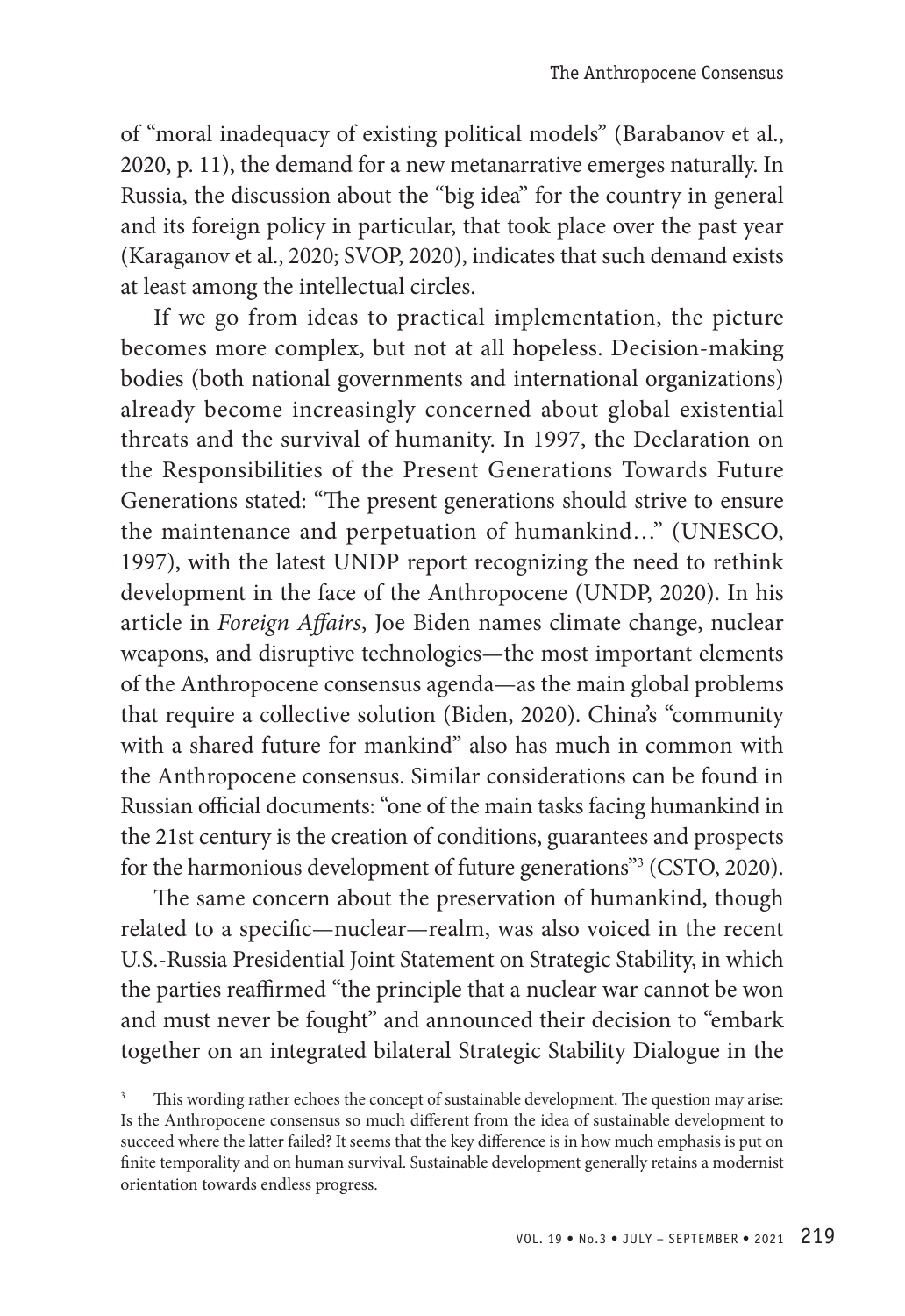near future" (U.S.-Russia Statement, 2021). Finally, studies show that climate change has become one of the most important global priorities precisely after the threat posed by it was recognized as potentially existential (Allan, 2017). If such narrower ideas were able to motivate practical action, there is every reason to expect the same from the Anthropocene consensus.

The idea of the Anthropocene consensus may receive an additional impetus at the national and international levels if actively supported by civil society. In fact, the demand for a new metanarrative is just as strong in it as it is in intellectual circles, and the survival agenda can be quite attractive rhetorically, as borne out by the spread of Extinction Rebellion movement in many countries. But there are also risks: the masses easily turn any idea into a utopia, as evidenced, in particular, by the outbreak of millenarian sentiment in many countries amid the pandemic (Kuznetsov, 2020). Will the Anthropocene consensus turn into another utopia that justifies mass sacrifices in the name of its implementation?

A safeguard in this case is the *very logic of the Anthropocene consensus which is fundamentally not utopian.* Utopia unfolds in a paradigm where, firstly, there is a certain ideal state of man and society and, secondly, the desire to achieve this state by transcending "the bonds of the existing order" (Mannheim, 1954, p.173). As was shown above, in the case of the Anthropocene consensus, an ethical Absolute is formulated not as some kind of positive state, but through negation, as non-extinction of humanity. Therefore, there is no ideal "wonderful future" that can justify the temptation to make a bloody leap into it. There is only the task of preserving humanity, which may require different measures, but certainly not destructive revolutions.

At the same time, it should be emphasized that the Anthropocene consensus is not an unequivocally conservative idea. Since in this paradigm the purpose of social organization is to prevent existential threats to humanity, and the existential threats themselves are not a static phenomenon, but the product of a dynamic, developing reality (natural and technological), therefore, development— intellectual, moral, institutional, scientific—is also necessary to counter these threats.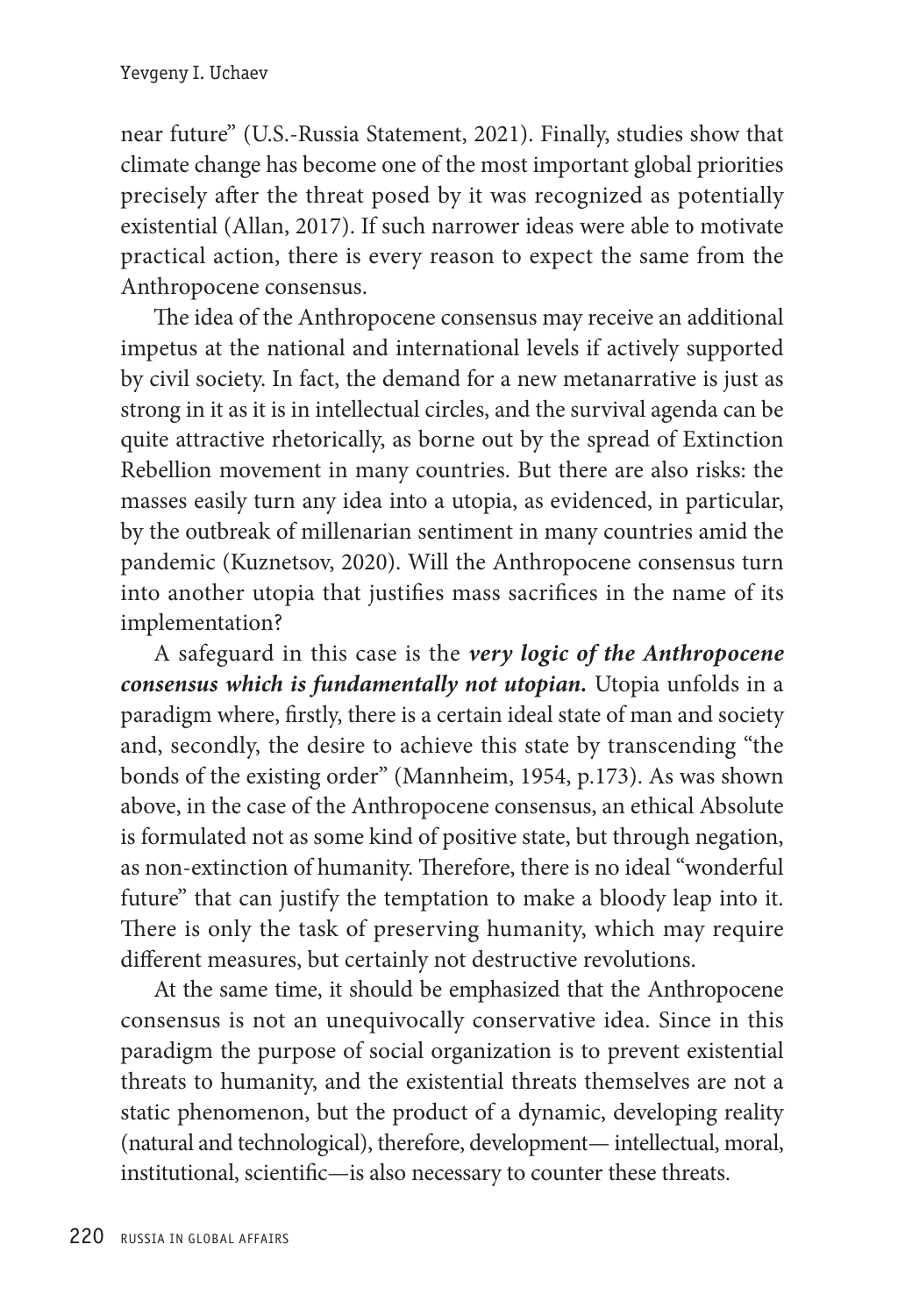Therefore, the Anthropocene consensus makes the elites of different countries confront an important question about the drawbacks and limits of social and political conservatism. Sometimes (for example, in the case of today's Russia) it seems that the conservative course is perceived by the country's leadership as relatively unproblematic. But is it sustainable? Do conservative and restrictive measures designed to prevent social unrest in the short term (and generally effective in this regard) not lead to the "anabiosis" of the system, block feedback channels between the authorities and society, and exacerbate social problems? What are the limits of conservative politics? There can be different answers to these questions, but it is necessary to raise and reflect on them most seriously.

## **NATIONAL STRATEGY FOR THE ANTHROPOCENE ERA**

In conclusion, it would make sense to describe, albeit sketchily, what an Anthropocene-consensus-inspired strategy of a single country should look like. It takes coordinated international action to effectively counter global existential threats, but in today's realities, it is national policies that should become the building blocks of a joint global effort. To avoid being biased, I will use Russia as an example, however, the thoughts below are rather general, and therefore most of them are theoretically applicable to many countries.

So, what a country should do in the Anthropocene era?

*Firstly,* assume a responsible position in areas that are most closely related to current existential risks: nuclear weapons, environment, emerging technologies; adopt a strictly defensive nuclear strategy; make a commitment to the principle of strategic stability (in this regard, Russia's policy is generally consistent with the Anthropocene consensus requirements); reduce  $\mathrm{CO}_2$  emissions (positive changes have been made in the past year); take a cautious approach to research in the field of artificial intelligence and biotechnology, and put forward initiatives to regulate breakthrough technologies internationally in order to prevent a regulatory race to the bottom.

*Secondly,* adopt an approach to internal development that would take into account both the historical legacy and distinct characteristics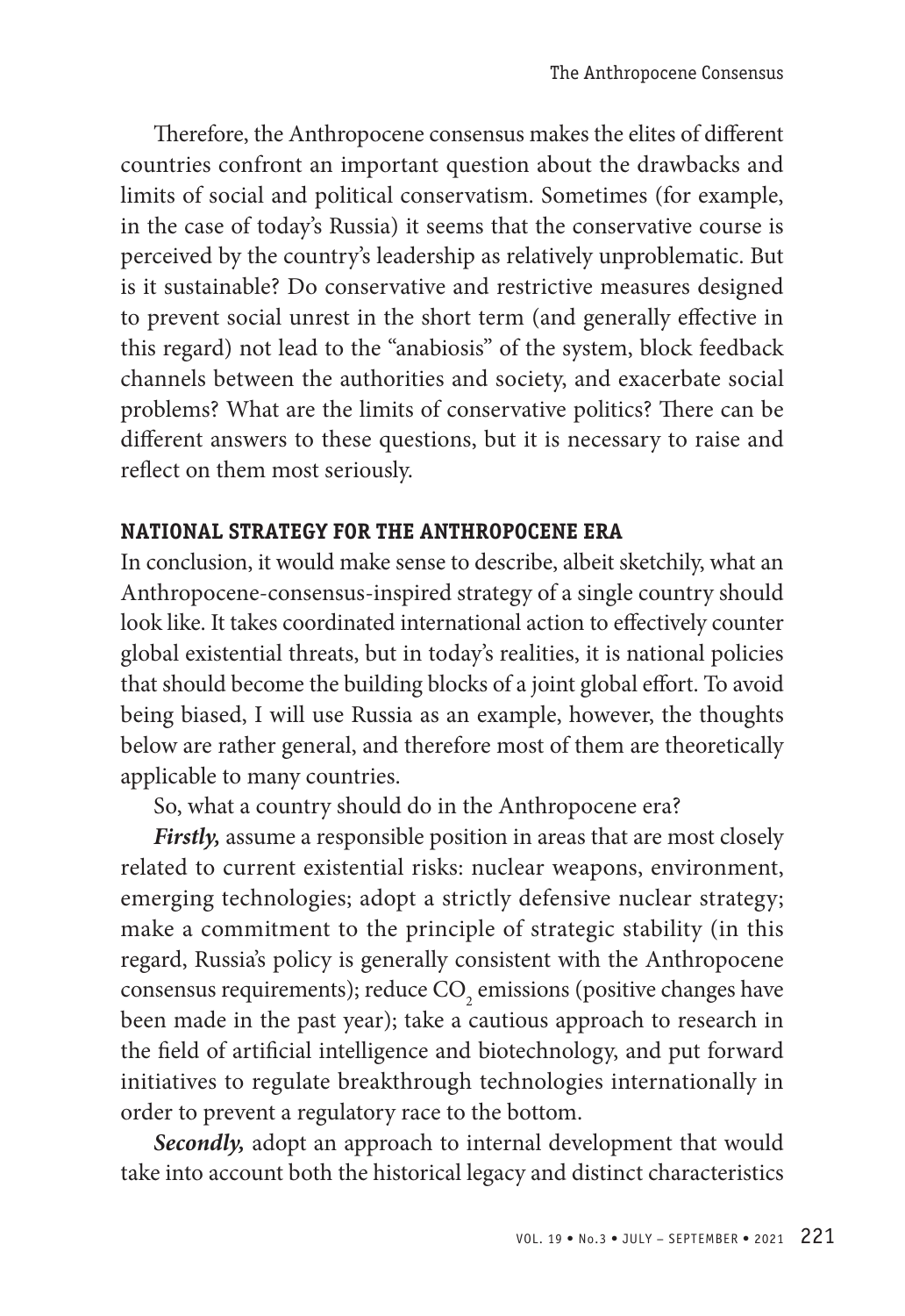of society and the common global goal of ensuring the sustainability and survival of humanity; avoid unstably high levels of social inequality, as well as maintain the ability of society to detect and address emerging problems in a timely manner.

*Thirdly,* seek to establish a practical dialogue, based on the Anthropocene consensus, on the social and political principles of the world order. Agreeing to adopt the principle of responsibility for controlling potential hotbeds of epidemics could become the first step towards broadening the "sovereignty as responsibility" concept. Russia could initiate a universal Anthropocene Summit to discuss these issues.

Many of the above thoughts are far from new, but the Anthropocene consensus, based on the understanding of human survival as an ethical Absolute, gives them additional justification, and in the future may also highlight new nuances that have not been noticed so far.

A pessimist could say that the implementation of the Anthropocene consensus would require both Russia and other countries to make radical changes in many areas. But if we do not change for the sake of human survival and the existence of future generations, then why change at all?

# **References**

Allan, B. B., 2017. Second Only to Nuclear War: Science and the Making of Existential Threat in Global Climate Governance. *International Studies Quarterly,* 61(4), pp. 809-820.

Averintsev, S.S., 2006. *Sofia-Logos. Slovar'* [Sophia-Logos. A Dictionary]. Kyiv: Dukh i litera.

Barabanov, O. et al., 2020. Utopia mnogoobraznogo mira: kak prodolzhayetsa istoria [Utopia of a Diverse World: How History Continues]. *Valdai Discussion Club,* October [online]. Available at: https://ru.valdaiclub.com/files/35332/ [Accessed 15 May 2021].

BBC, 2021. China's Xi Declares Victory in Ending Extreme Poverty. *BBC News*, 25 February [online]. Available at: https://www.bbc.com/news/world-asiachina-56194622 [Accessed 19 July 2021].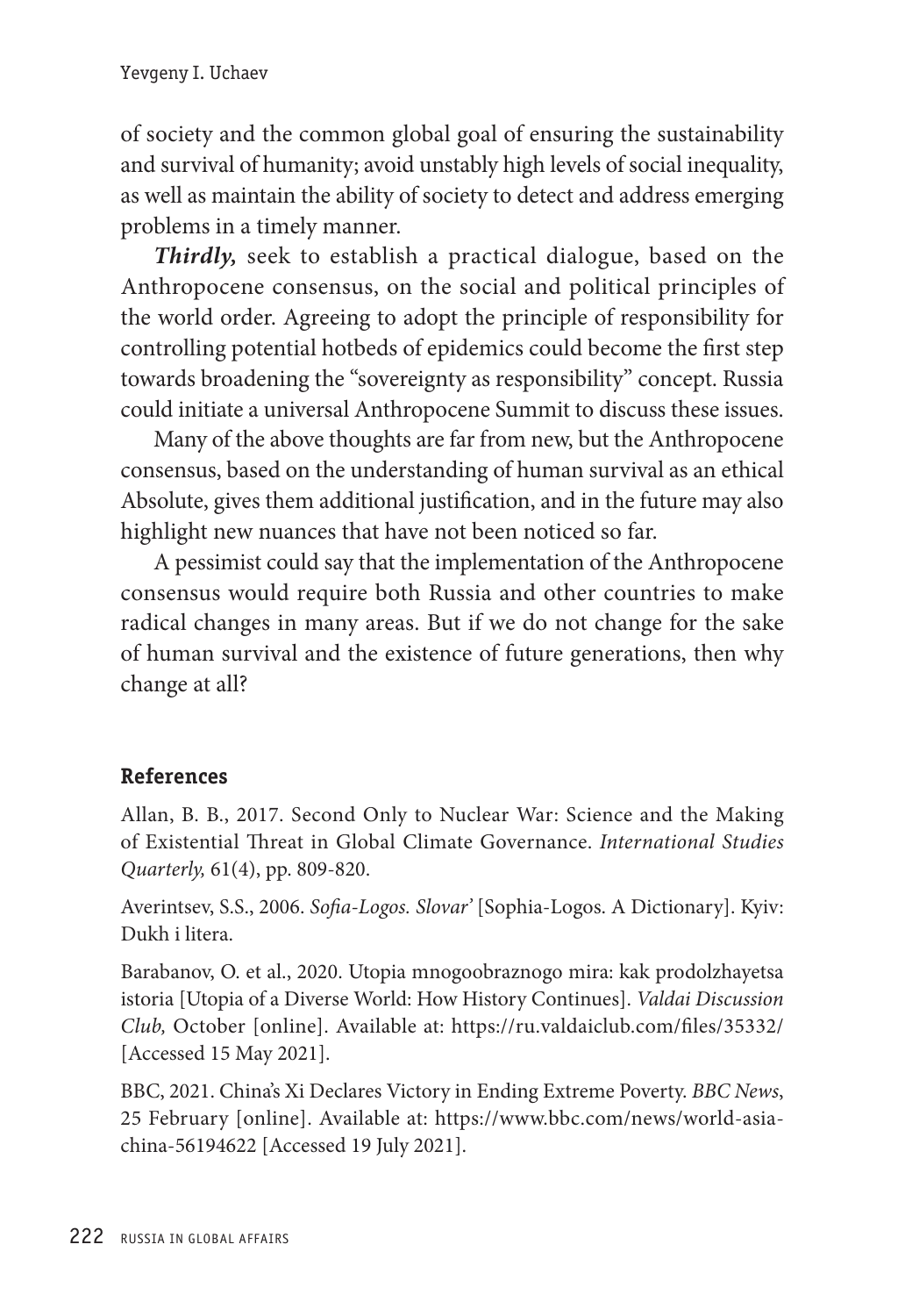Biden J.R., Jr., 2020. Why America Must Lead Again. *Foreign Affairs,* 99(2) [online]. Available at: https://www.foreignaffairs.com/articles/unitedstates/2020-01-23/why-america-must-lead-again [Accessed 15 May 2021].

Biermann, F., 2014. *Earth System Governance: World Politics in the Anthropocene.* Cambridge, MA: The MIT Press.

Blinken, A., 2021. *A Foreign Policy for the American People.* Speech by Antony J. Blinken, Secretary of State, 3 March [online]. Available at: https://www.state. gov/a-foreign-policy-for-the-american-people/ [Accessed 15 May 2021].

Bostrom, N., 2013. Existential Risk Prevention as Global Priority. *Global Policy,* 4(1), pp. 15-31.

Bystritsky, A., 2021. Na puti k prekrasnomu budushchemu [On the Way to a Beautiful Future]. *Valdai Discussion Club,* 11 March [online]. Available at: https://ru.valdaiclub.com/a/chairman-speech/na-puti-k-prekrasnomubudushchemu/ [Accessed 15 May 2021].

Chakrabarty, D., 2009. The Climate of History: Four Theses. *Critical Inquiry*, 35(2), pp. 197-222. doi:10.1086/596640.

Cox, R., 2008. The Point Is Not Just to Explain the World But to Change It. In: C. Reus-Smit and D. Snidal (eds.) *The Oxford Handbook of International Relations.* Oxford: Oxford University Press, pp. 84-93.

Cramer, M., 2021. Doomsday Clock Says World Remains '100 Seconds' from Disaster. *The New York Times,* 27 January [online]. Available at: https://www. nytimes.com/2021/01/27/us/doomsday-clock-midnight.html [Accessed 19 July 2021].

CSTO, 2020. Zayavlenie Soveta kollektivnoi bezopasnosti Organizatsii Dogovora o kollektivnoi bezopasnosti o formirovanii spravedlivogo i ustoichivogo miroustroistva [A Statement by the Collective Security Council of the Collective Security Treaty Organization on Shaping a Fair and Sustainable World Order]. *Collective Security Treaty Organization*, 2 December [online]. Available at: https://odkb-csto.org/documents/statements/zayavlenie-soveta-kollektivnoybezopasnosti-organizatsii-dogovora-o-kollektivnoy-bezopasnosti-o-form/ [Accessed 15 May 2021].

Deudney, D., 2020. *Dark Skies: Space Expansionism, Planetary Geopolitics, and the Ends of Humanity.* Oxford: Oxford University Press.

Doyle, T. E. II, 2020. *Nuclear Ethics in the Twenty-First Century: Survival, Order, and Justice.* London, NY: Rowman & Littlefield Publishers.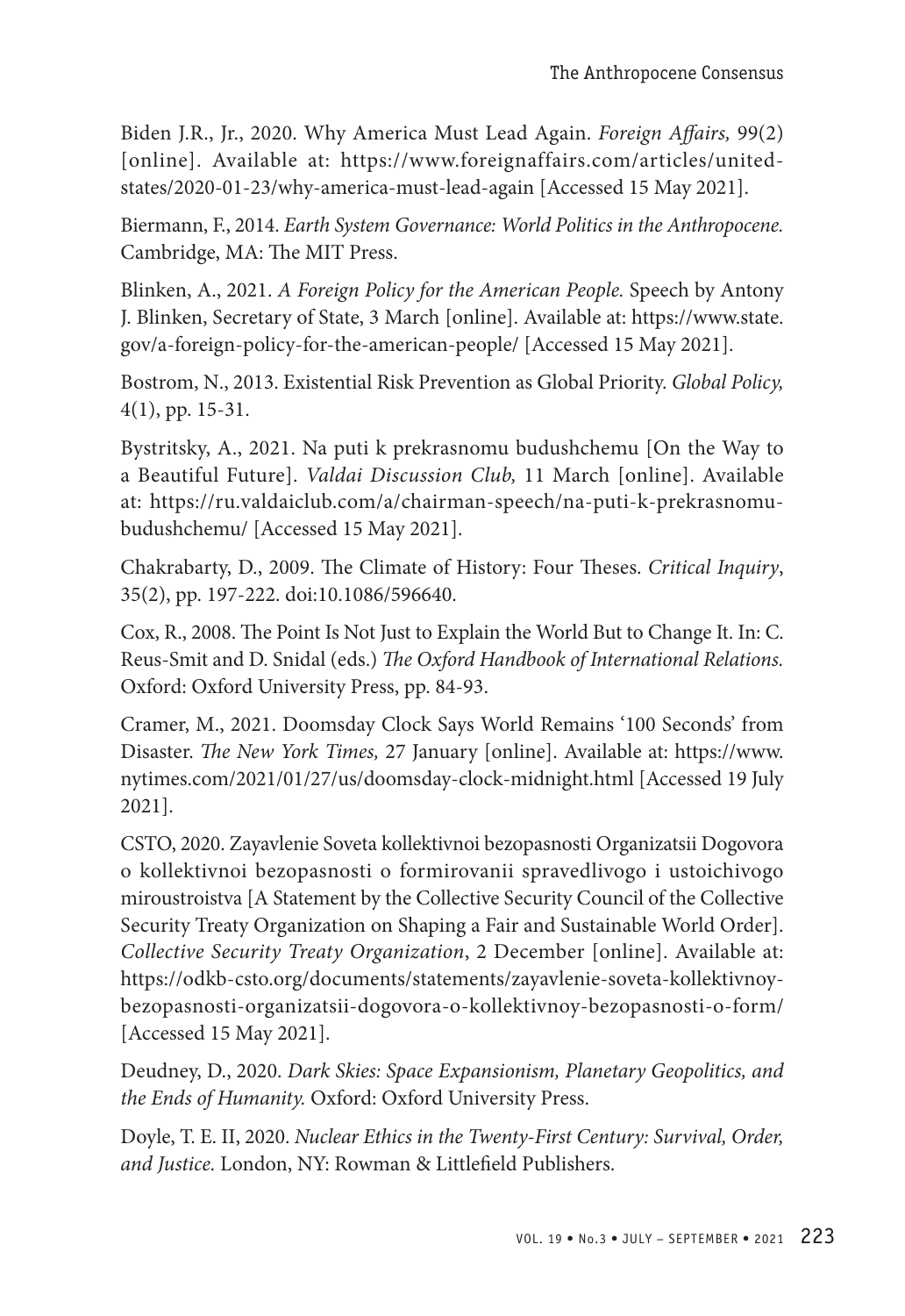Duignan, B., 2020. Postmodernism. *Encyclopedia Britannica* [online]. Available at: https://www.britannica.com/topic/postmodernism-philosophy [Accessed 19 July 2021].

Eco, U., 2012/2011. *Inventing the Enemy and Other Occasional Writings.* Trans. by Richard Dixon. NY: Houghton Mifflin Harcourt.

Ellis, E.C., 2018. *Anthropocene: A Very Short Introduction.* Oxford: Oxford University Press.

Fihlani, P., 2021. Outcry over South Africa's Multiple Husbands Proposal. *BBC News* [online]. Available at: https://www.bbc.com/news/world-africa-57548646 [Accessed 19 July 2021].

Foucault, M., 2009/2004. *Security, Territory, Population: Lectures at the College de France 1977-78.* Trans. Graham Burchell. Palgrave Macmillan.

FT, 2020. The Young's Discontent with Democracy Is Worrying. *The Financial Times,* 23 October [online]. Available at: https://www.ft.com/content/53fc1c4a-7ca3-4406-b9db-bebf1af9c9b8 [Accessed 20 July 2021].

Gabuev, A., Denisov, I., 2019. Vzyaty v plenum. Kak prodvigaetsa tranzit vlasti v Kitae [Accepted into the Plenum. How Is Power Transition in China Proceeding?]. *Carnegie Moscow Center,* 5 November [online]. Available at: https://carnegie.ru/commentary/80265 [Accessed 15 May 2021].

Global Challenges Foundation, 2016. Global Catastrophic Risks 2016. *The Global Challenges Foundation & The Global Priorities Project* [online]. Available at: https://globalchallenges.org/wp-content/uploads/2019/07/Global-Catastrophic-Risk-Annual-Report-2016.pdf [Accessed 19 July 2021].

Global Priorities Project, 2017. Existential Risk: Diplomacy and Governance. *The Future of Humanity Institute* [online]. Available at: http://www.fhi.ox.ac.uk/ wp-content/uploads/Existential-Risks-2017-01-23.pdf [Accessed 19 July 2021].

Habermas, J., 1987/1985. *The Philosophical Discourse of Modernity.* Trans. By Frederick Lawrence. Cambridge: Polity Press.

Hamilton, C., 2017. *Defiant Earth: The Fate of Humans in the Anthropocene.* Cambridge: Polity Press.

Hamilton, S., 2018. Foucault's End of History: The Temporality of Governmentality and Its End in the Anthropocene. *Millennium: Journal of International Studies,* 46(3), pp. 371–395.

Herz, J., 1957. Rise and Demise of the Territorial State. *World Politics,* 9(4), pp. 473-493.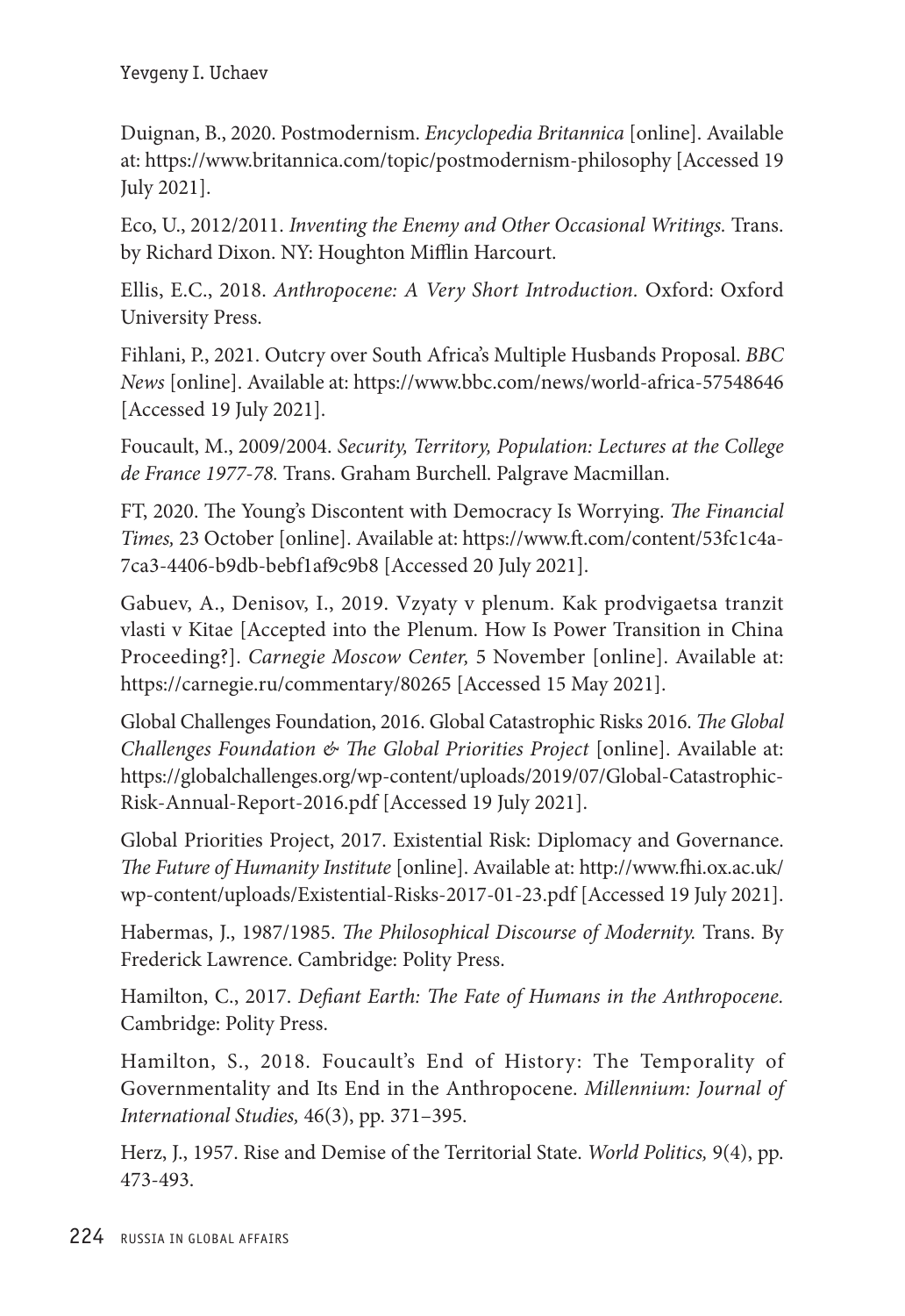Herz, J., 2003. On Human Survival: Reflections on Survival Research and Survival Policies. *World Futures,* 59(3-4), pp. 135-143.

Interim National Security Strategic Guidance, 2021. *The White House,* March [online]. Available at: https://www.whitehouse.gov/wp-content/ uploads/2021/03/NSC-1v2.pdf [Accessed 15 May 2021].

Jameson, F., 2003. The End of Temporality. *Critical Inquiry,* 29(4), pp. 695-718.

Jervis, R., 1989. *The Meaning of the Nuclear Revolution: Statecraft and the Prospect of Armageddon*. Ithaca: Cornell University Press.

Jonas, H., 1984/1979. *The Imperative of Responsibility: In Search of an Ethics for the Technological Age.* Chicago: The University of Chicago Press.

Karaganov, S., 2020. Nastuplenie v voine idei [An Offensive in the War of Ideas]. *Rossiya v globalnoi politike*, 27 November [online]. Available at: https:// globalaffairs.ru/articles/nastuplenie-v-vojne-idej/ [Accessed 15 May 2021].

Karaganov, S. et al., 2020. Zashchita mira, zemli, svobody vybora dlya vsekh stran: Novye idei dlya vneshnei politiki Rossii [Protection of Peace, Earth and Freedom of Choice for All the Countries: New Ideas for Russian Foreign Policy]. *HSE Report* [online]. Available at: https://www.hse.ru/data/2020/04/ 27/1544981528/%D0%97%D0%B0%D1%89%D0%B8%D1%82%D0%B0%20 %D0%BC%D0%B8%D1%80%D0%B0.pdf [Accessed 15 May 2021].

Keller, C., 2018. *Political Theology of the Earth: Our Planetary Emergency and the Struggle for a New Public.* NY: Columbia University Press.

Koktysh, K.E., 2019. *Teoria metafory i politicheskie instituty* [The Metaphor Theory and Political Institutions]. Moscow: Izdatelstvo "MGIMO-Universitet".

Kuznetsov, G., 2020. Protest poslednikh dnei: Covid-eskhatologya i ulichnaya politika ot Sietla do Khabarovska [Protests of the Last Days: COVID-Eschatology and Street Politics from Seattle to Khabarovsk]. *Carnegie Moscow Center*, 4 August [online]. Available at: https://carnegie.ru/commentary/82418 [Accessed 20 July 2021].

Latour, B., 2017. *Facing Gaia: Eight Lectures on the New Climatic Regime*. Cambridge: Polity Press.

Leslie, J., 1996. *The End of the World: The Science and Ethics of Human Extinction.* London, NY: Routledge.

Lyotard, J.-F., 1984/1979. *The Postmodern Condition: A Report on Knowledge. Trans. by Geoffrey Bennington and Brian Massumi*. Minneapolis: University of Minnesota Press.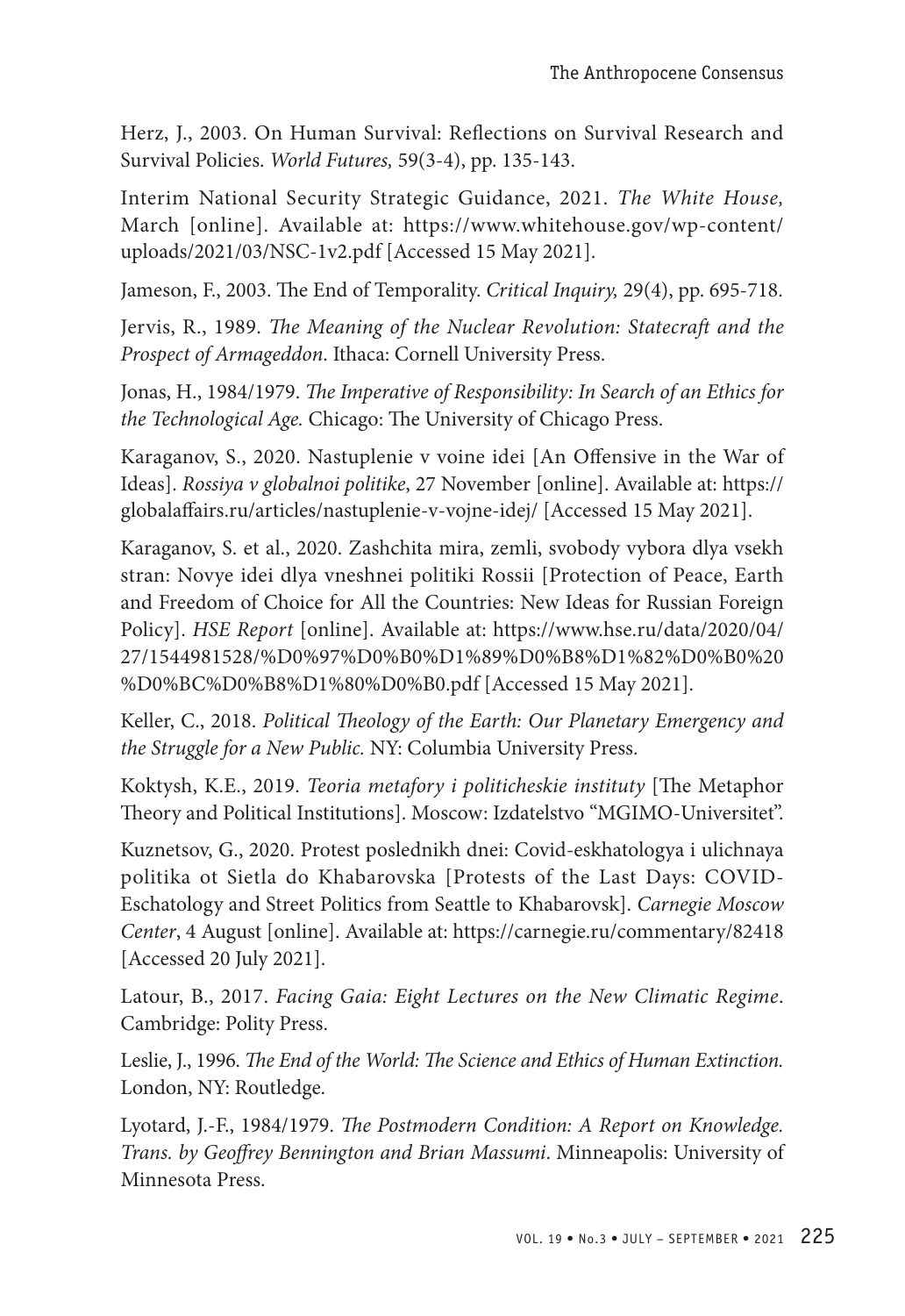Mannheim, K., 1954. *Ideology and Utopia: An Introduction to the Sociology of Knowledge.* Trans. by Louis Wirth and Edward Shils. NY: Harcourt, Brace & Co. Inc.; London: Routledge & Kegan Paul Ltd.

Marshall, M.G. and Elzinga-Marshall, G.C., 2017. Global Report 2017: Conflict, Governance, and State Fragility. *Center for Systemic Peace* [online]. Available at: http://www.systemicpeace.org/vlibrary/GlobalReport2017.pdf [Accessed 15 May 2021].

Ord, T., 2020. *The Precipice: Existential Risk and the Future of Humanity.* NY: Hachette Books.

Parfit, D., 1984. *Reasons and Persons.* Oxford: Oxford University Press.

RF National Strategy, 2021. Strategia natsionalnoi bezopasnosti Rossiiskoi Federatsii [National Security Strategy of the Russian Federation]. *Kremlin.ru,* 2 July [online]. Available at: http://static.kremlin.ru/media/events/files/ru/QZw 6hSk5z9gWq0plD1ZzmR5cER0g5tZC.pdf [Accessed 19 July 2021].

Rockström, J. et al., 2009. A Safe Operating Space for Humanity. *Nature*, 461(7263), pp. 472-475. DOI: 10.1038/461472a.

Safranchuk, I.A., 2020. Globalization and the Decline of Universalism: New Realities for Hegemony. In: P. Dutkiewicz, T. Casier, J.A. Scholte (eds.) *Hegemony and World Order: Reimagining Power in Global Politics.* London: Routledge, pp. 65-77.

Safranchuk I.A. and Lukyanov F.A., 2021. Sovremenny mirovoi poryadok: strukturnye realii i sopernichestvo velikikh derzhav [The Modern World Order: Structural Realities and the Great Powers' Rivalry]. *Polis. Political Studies*, 3, pp. 57-76. DOI: https://doi.org/10.17976/jpps/2021.03.05.

Schell, J., 1982. *The Fate of the Earth.* New York: Knopf.

Sears, N.A., 2021. International Politics in the Age of Existential Threats. *Journal of Global Security Studies,* 6(3), pp.1-23.https://doi.org/10.1093/jogss/ogaa027.

Sewell, W.H., Jr., 2008. The Temporalities of Capitalism. *Socio-Economic Review*, 6(3), pp. 517–537.

Steffen et al., 2020. The Emergence and Evolution of Earth System Science. *Nature Reviews Earth & Environment,* 1(1), pp. 54–63. DOI: https://doi. org/10.1038/s43017-019-0005-6.

Stevens, T., 2018. Exeunt Omnes? Survival, Pessimism and Time in the Work of John H. Herz. *Millenium: Journal of International Studies*, 46(3), pp. 283-302.